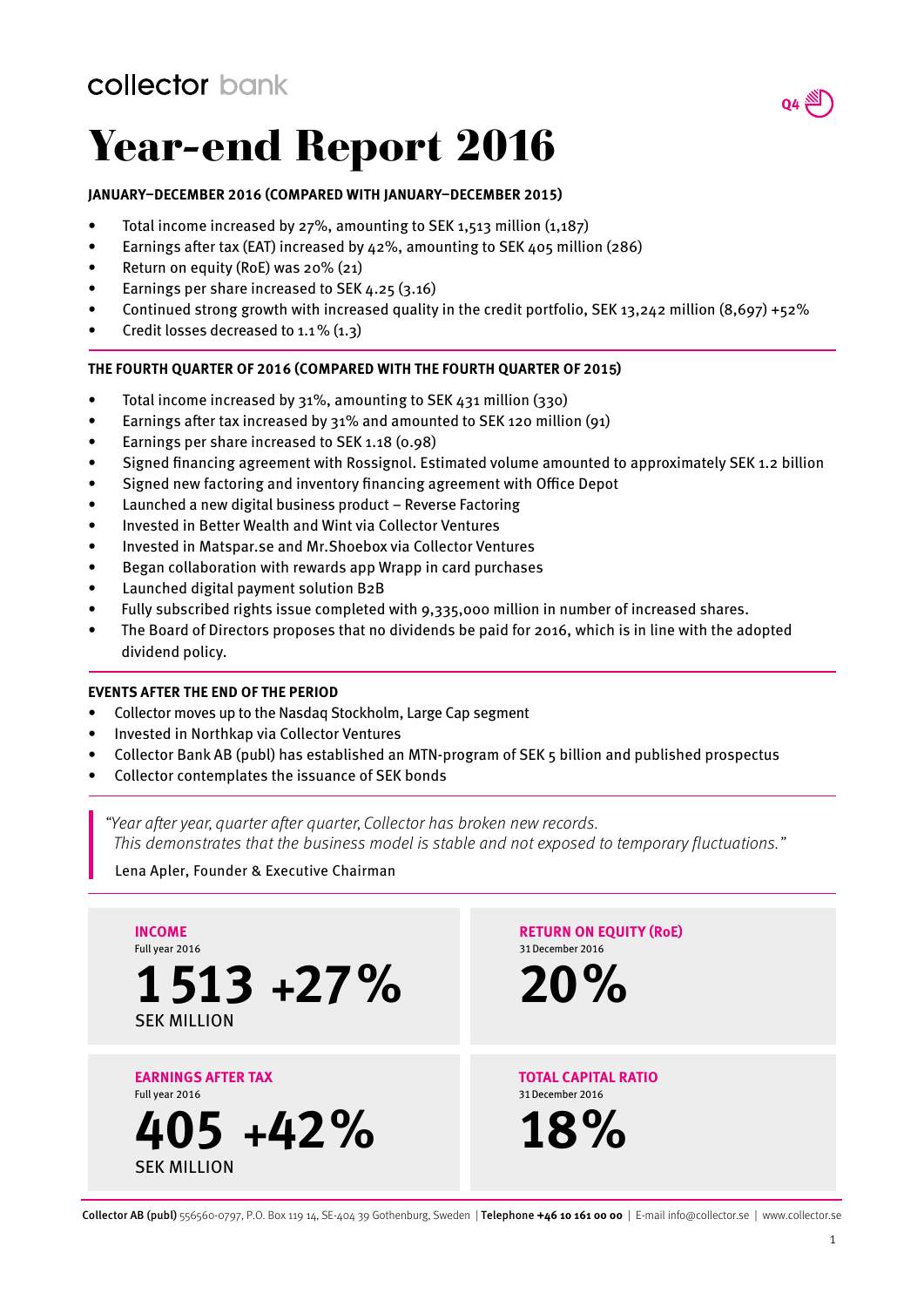#### **THIS IS COLLECTOR**

**Key ratios**

Collector is an innovative, digital, niche bank that offers financing solutions to private and corporate customers. Since 2005, Collector has had annual organic revenue growth of 30% and earnings growth (EAT) of 56%. Operations are comprised of the Retail and Corporate segments. Within the Retail segment, the Company is engaged in lending to private individuals, invoice and payments by instalments to e-commerce and retail companies, credit card services and deposits.

 The Corporate segment includes factoring and company credits directed mainly at small and medium-sized enterprises, property finance, debt collection on behalf of clients (assignment debt collection) and the acquisition of portfolios of overdue receivables. The Company has offices in Gothenburg (head office), Stockholm, Helsinki and Oslo. The Group consists of the parent company Collector AB (publ), wholly owned subsidiary Collector Bank AB, where the main business is conducted, Colligent Inkasso AB and Colligent Norge AS with business services and debt collection and Collector Ventures 1 KB with investments in FinTech. Collector is listed on the Nasdaq Stockholm Large Cap list. Read more on www.collector.se

| <b>SEK million</b>                                   | Q4 2016     | Q4 2015    | $\%$ | Full year 2016 | Full year 2015 | %   |
|------------------------------------------------------|-------------|------------|------|----------------|----------------|-----|
| Income                                               | 431         | 330        | 31   | 1,513          | 1,187          | 27  |
| Organic growth, % <sup>1)</sup>                      | 27          | 24         |      | 27             | 30             |     |
| Operating earnings                                   | 176         | 138        | 28   | 599            | 449            | 34  |
| Earnings before tax (EBT)                            | 155         | 120        | 29   | 521            | 371            | 41  |
| Earnings after tax (EAT)                             | 120         | 91         | 31   | 405            | 286            | 42  |
| Earnings per share, SEK <sup>2)</sup>                | 1.18        | 0.98       | 21   | 4.25           | 3.16           | 34  |
| Average number of shares <sup>3)</sup>               | 101,574,361 | 93,355,502 |      | 95,421,407     | 89,887451      |     |
| Capital base <sup>4)</sup>                           | 2,390       | 1,541      | 55   | 2,390          | 1,541          | 55  |
| Equity                                               | 2,566       | 1,649      | 56   | 2,566          | 1,649          | 56  |
| Total capital ratio, % <sup>5)</sup>                 | 17.6        | 16.9       |      | 17.6           | 16.9           |     |
| Return on equity (RoE), % <sup>6)</sup>              | 20          | 21         |      | 20             | 21             |     |
| Equity per share, SEK7)                              | 25          | 17.7       | 41   | 25             | 17.7           | 41  |
| Equity to assets ratio, % <sup>8)</sup>              | 17          | 16         |      | 17             | 16             |     |
| Credit losses, %9)                                   | 1.1         | 1.3        |      | 1.1            | 1.3            |     |
| The C/I ratio <sup>10)</sup>                         | 0.49        | 0.50       |      | 0.50           | 0.54           |     |
| Average number of full-time employees <sup>11)</sup> | 349         | 276        | 26   | 329            | 264            | 25  |
| Investments in intangible fixed assets               | 36          | 16         | 130  | 102            | 50             | 105 |

1) Growth, excluding acquisitions and currency effects.

2) The period's earnings after tax attributable to the period's average number of outstanding ordinary shares, before and after dilution. Earnings for 2015 have been adjusted with dividends attributable to preferred shares to preferred shares.

3) The period's average number of ordinary shares before and after dilution. The number of shares has been adjusted retroactively according to a resolution by The Annual General Meeting to split shares.

4) See Note 5 on page 18.

5) Capital base divided by total capital requirement. Refers to the financial group of companies. See Note 5 on page 18.

6) Earnings after tax in relation to average equity. Rolling, 12 months.

7) Equity divided by the number of outstanding shares at the end of the period. The number of shares has been adjusted retroactively according to a resolution by the Annual General Meeting to split shares.

8) Equity divided by total capital at the end of the period.

9) Credit losses in relation to lending and other accounts receivable. Rolling, 12 months.

10) Total expenses before credit losses, according to the Swedish Annual Accounts Act for Credit Institutions and Securities Companies (ÅRKL) See Note 1, page 14.

11) Including temporary employees, but not parental or other leave.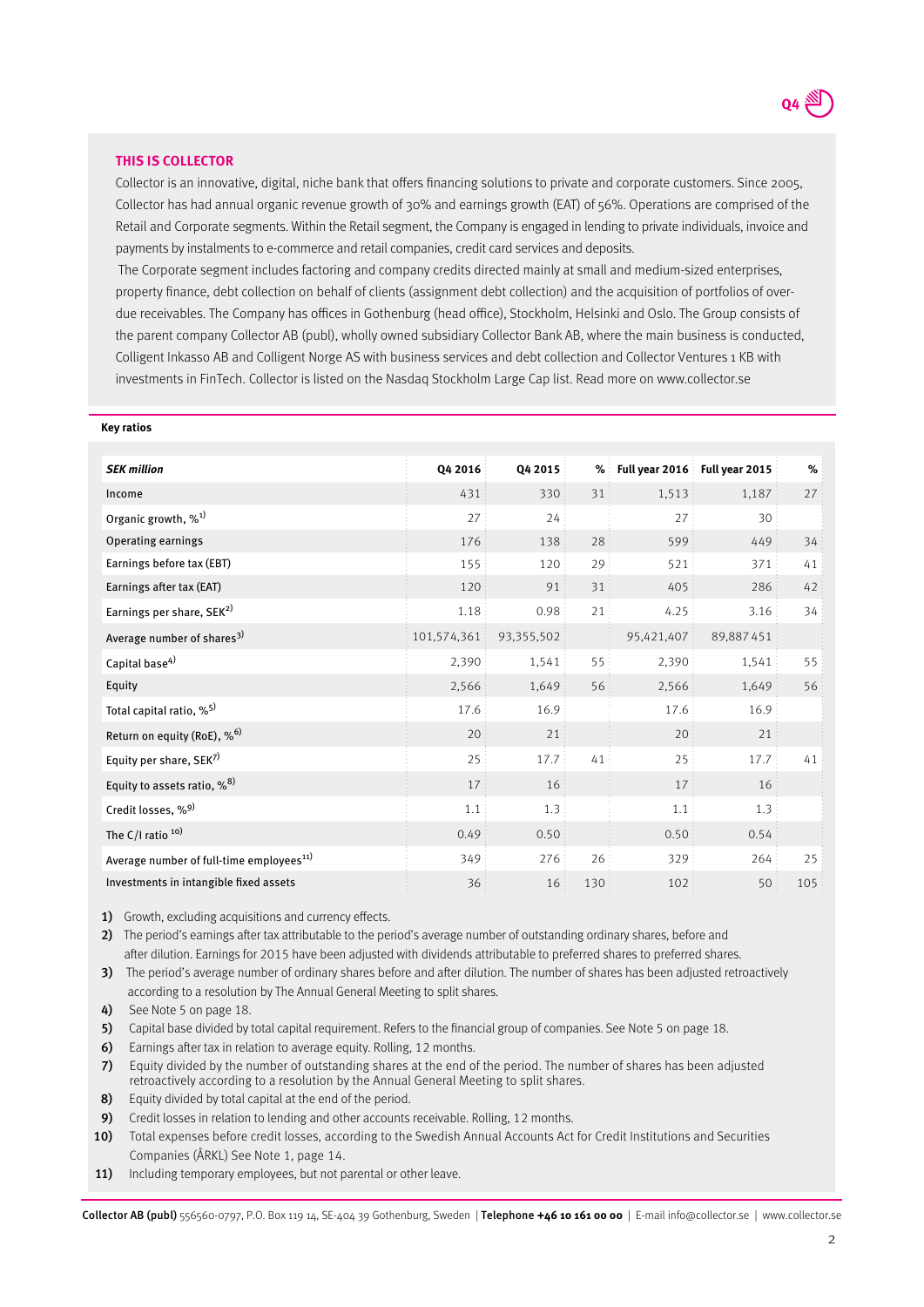

## Report from the operating business

#### **From Mid Cap to Large Cap in record time**

Collector has had a fantastic start on the stock market with significant interest from the market and a very good price performance. Only one year after listing, Collector was promoted from Mid Cap to Large Cap. The business has developed positively, and growth continues at a high rate, which likely makes Collector the fastest growing company in the Large Cap.

#### **Fourth quarter 2016**

On the corporate side, Collector has made its largest ever business transaction with Rossignol. The transaction is a combination of factoring and inventory financing in Europe, providing the Group with working capital and replacing15 local banks. This is proof that Collector has the ability and expertiseto meet advanced customer needs in a professional manner, while minimizing the credit risk, including credit insurance.

The fourth quarter was, as usual, the best to date for Collector. It sounds familiar, but Collector has year after year, quarter after quarter, set new records. This proves that the business model is stable and not subject to temporary fluctuations. Within Payment solutions, for example, we created an innovative solutionfor Liseberg, a comprehensive solution for Stadium that comprises e-commerce, stores and sports associations, and we began an e-commerce solution collaboration with Coop Norge. Overall, these developments have laid the groundwork for sustained positive growth in 2017.

#### **IT development**

In 2015, the decision was taken to gradually replace all external critical business systems with proprietary ones. This has been the primary focus during in 2016. The advantage is that, in doing so, we can control the overall development and develop products at the pace we want. Eventually, we will also reap cost benefits, as licensing fees and external consulting hours will virtually disappear. The number of developers is now up to 130 people. During 2017, we will see the outcome of this work as the systems are gradually put into use.Our own loan and deposit system Moneypenny has been launched and will bring significantly better user experiences and applications for our customers during the year. Furthermore, we will launch a number of digital products during the first quarter of 2017.

#### **FinTech – Collector Ventures**

A concept and buzzword that has been prevalent in 2016 is FinTech. Although Collector has a fantastic business culture with cornerstones such as courage, desire for innovationand interest in the world around us, a lot is happening outside the company. We therefore decided to set up a private Venture Capital company with the purpose of investing in promising FinTech startups.

Collector Ventures began operations in May 2016 and has invested in ten companies. A point of common interest is that Collector will be able to reap technical and business benefits from the company's operations in the short or long term. The investments are managed by a separate team, NFT Ventures, with very good deal flow and expertise in the area. The fact that Sweden has become the leader in FinTech development is gratifying, but perhaps not surprising, as we are known for being quick to embrace new technology. It is too early to say anything about the development of the portfolio companies, but what we are seeing bodes very well for future development and growth.

#### **Expectations going forward**

With a strong financial position, high level of technological expertise and a strong culture, it is clear that we will retain our position as the Nordic leader in digital niche banking during 2017. "There is no reason to renounce growth and profit development for the future, when we have laid the foundation for innovation that meets the demands of the modern customer for simplicity and digital products. "To manage one's finances via the mobile phone is now a given. The future is just a click away, both for individuals and businesses.

Finally, the current CEO, Stefan Alexandersson, has chosen to resign from the company. It is with a certain sadness that we will be parting ways after 12 years of tireless work together. The recruitment process is ongoing. I choose to see the opportunity to bring in fresh new leadership for Collector for continued development and growth, and at the same time I wish Stephen all the best in his future pursuits.

**Lena Apler** Founder & Executive Chairman

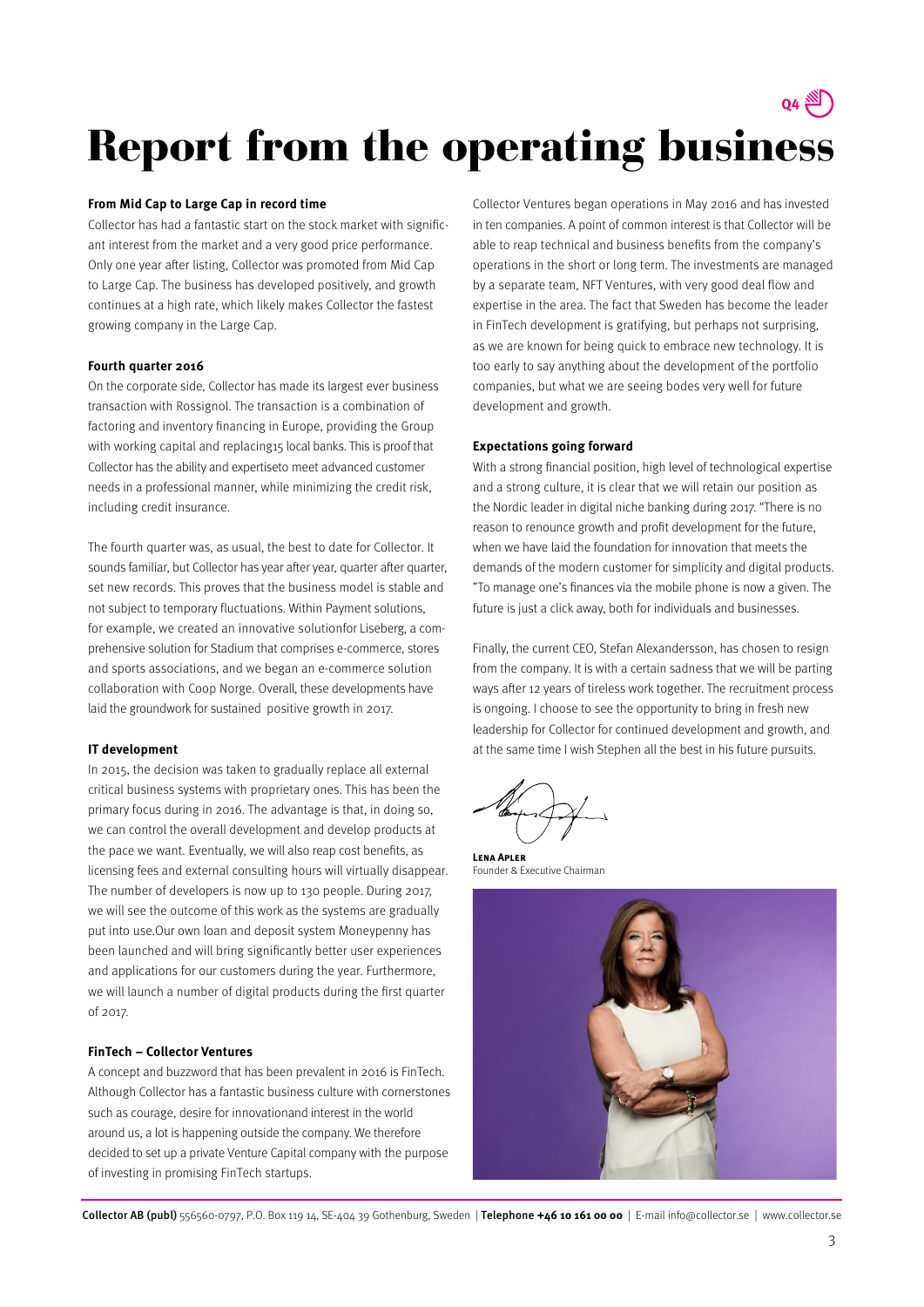

## Group Development

#### **Income and earnings Jan–Dec**

Collector finished the year 2016 strong. Total income increased by 27% compared with the same period in the previous year and amounted to SEK 1,513 million (1,187). Organic growth excluding currency effects amounted to 27%. The growth was relatedto increased volumes in Personal loans and Property finance.

Earnings before tax (EBT)increased by 41% and amounted to SEK 521 million (371). The improved earnings are the result of a combination of higher income, reduced operating expenses and a lower cost of funding. Earningsafter tax (EAT) increased by 42% to SEK 405 million ( $286$ ), corresponding to a return on equity (RoE) of  $20\%$ ( $21$ ). The rights issue was completed during the fourth quarter and led to an increase in the number of shares. The increased number of shares affected return on equity and earnings per share. Despite the rights issue, earnings per share increasedby 34%, to SEK4.25 (3.16).

#### **Income and earnings for the fourth quarter**

Collector reported the highest income to date in the fourth quarter. Total income increased by 31 % compared with the corresponding period in the previous year and amounted to SEK 431 million (330). Besides Personal loans and Property finances, Payment Solutions and Assignment debt collection showed good growth during the quarter. For Payment solutions, Stadium and Coop Norge are now up and running and are beginning to generate credit volume. They are not expected to reach full credit volume until 2017. The factoring transaction with Office Depot began in January and the factoring and inventory financing transaction with Rossignol will begin in March 2017.

Earnings before tax (EBT) increased by 29% to SEK 155 million (120). This is the single best result for any quarter to date. Earnings after taxes (EAT) increased by 31% to SEK 120 million (91). Earnings per share for the quarter increased by 21% to SEK1.18 (0.98).

#### **Expenses**

Collector has a highly scalable business model. The cost/income ratio  $(C/I)$  improved to 0.50 for the full year  $(0.54)$  and to 0.49 for the fourth quarter of 2016 (0.50). In the fourth quarter, we incurred initial expenses for Stadium and Rossignol, and we increased activity regarding our update of the branding and communication platform "Believe in the idea".

#### **Credit portfolio**

The total credit portfolio amounted to SEK 13,242 million (8,697) and in one year has increased by over SEK 4.5 billion, corresponding to a 52% increase. Property finances have a seasonal variation, with many completions at year-endand mid-year, and have enjoyed strong growth in the loan portfolio during the fourth quarter.

The product areas Personal loans and Payment solutions have had good growth. The quality of the overall loan portfolio continuesto improve thanks to further improvements in scoring models. The relationship between healthy receivables compared to doubtful receivables continues to improve.

#### **Credit losses**

Credit losses were reduced over the rolling 12-month period, amounting to 1.1% (1.3) by the end of the period. The primary reason for this reduction in credit losses is the improved quality of the personal loan portfolio combined with the strong portfolio growth. The virtually non-existent credit losses within the Corporate segment continued.

#### **Liquidity and financial investments**

Liquid resources amountedto SEK 1,021 million (825) as of 31 December 2016. Collector's excess liquidity is invested in Swedish municipal bonds and deposited in accounts in Nordic banks. The Group's financial investments by the end of the period amounted to SEK 362 million (149). Of these, SEK 40 million (0) was in FinTech investments through Collector Ventures.

#### **Funding**

Collector's primary source of funding is deposits from the general public. Deposits from the public by the end of the period amounted to SEK 11,345 million (7,854). Contracted and unutilizedcredit facilities amounted to SEK 800 million.

Collector has a commercial paper programme with a scope of SEK 3,000 million. Certificates issued amounted to SEK 806 million (0) by the end of the period. In September 2016, Collector's Board resolved 2016 to launch a MTN programme with a scope of SEK 5,000 million. Collector is able to launch the programme from the first quarter of 2017.

#### **Capital and total capital ratio**

Collector's Board resolved in September 2016 to implement a rights issue to strengthen Collector's capital base for future growth and to maintain its financial objectives with a total capital ratio of at least 15%. The fully-subscribed issue was completed in the fourth quarter and SEK 513 million has been added to the capital base.

Collector has received permission from the Swedish Financial Supervisory Authority to include earnings for the year in the capital base. A review of the earnings in the period was conducted, and this year's earnings have been included in the capital base. The capital base for the financial group of companies amounted to SEK 2,390 million by the end of the period  $((1,541)$ , and the capital requirement amounted toSEK 1,087 million (728). Total capital ratio amounted to 17.6% (16.9).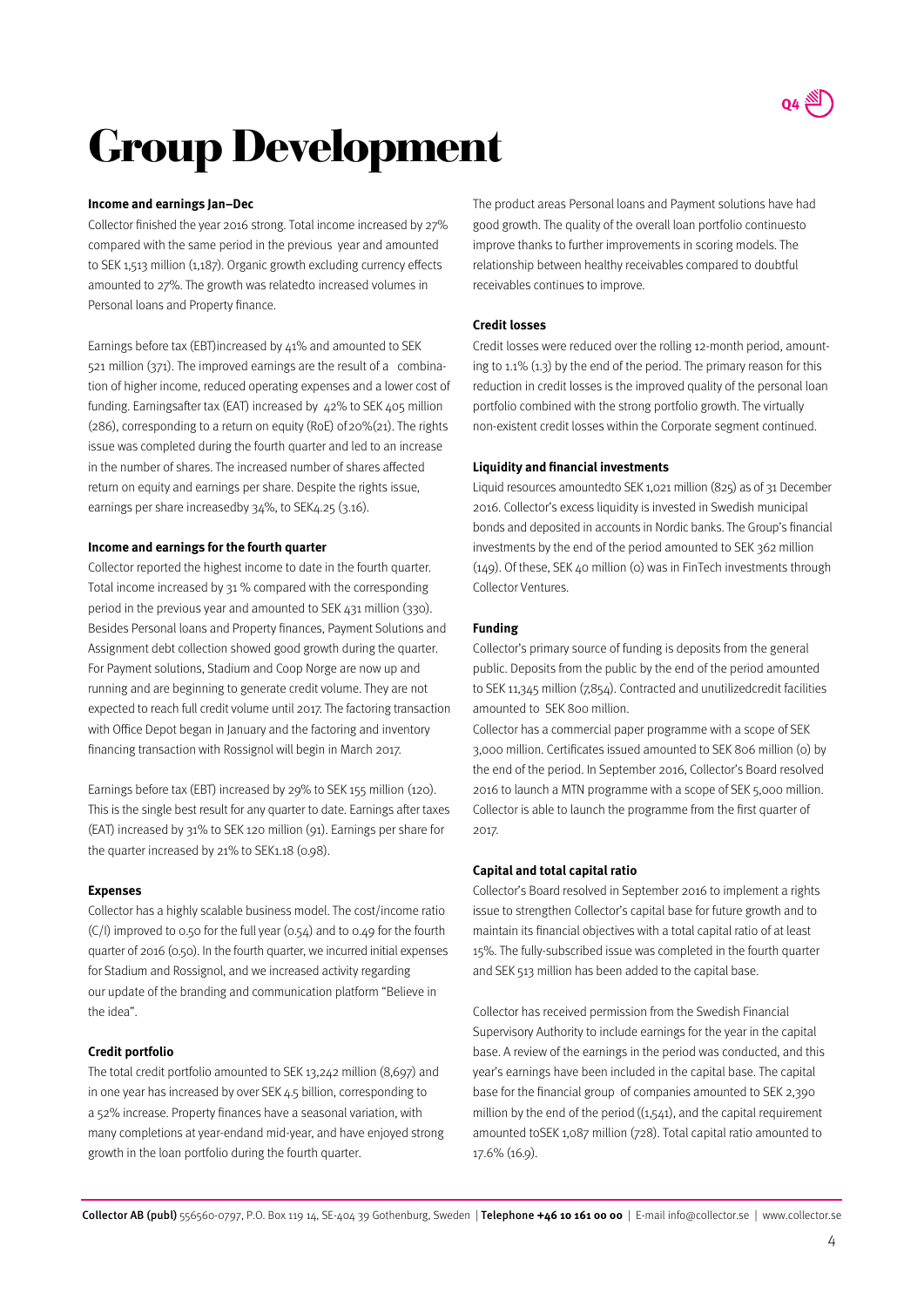

### **Development in the segments**

#### **Retail**

The Retail segment's total external income increased by 29% during 2016, totalling SEK 1,036 million (804). The contribution margin improved from increased volumes, primarily in Personalloans but also because of economies of scale. Earnings before tax (EBT) for the Retail segment increased by 40%, amounting to SEK 333 million (238).

The product payment solutions for e-commerce and retail chains had a higher growth rate in the fourth quarter. The transactions with Stadium and Coop Norge are now up and running and are beginning to generate credit volume. They are not expected to reach full credit volume until 2017. During the fourth quarter, Collector launched Checkout, which gives online retailers an integration of every key payment method and Collector Insights, which gives them the possibility to analyze their customer database.

The Personal loans product area experienced heavy growth in 2016 as a result of increased new lending, chiefly in Sweden. In October 2016, the limit for Collector Personal loans in Sweden was raised to SEK 500,000. This has provided a good influx of larger loans but at slightly lower average interest rates, as borrowers granted large loans have very goodcreditworthiness. In the short term, this involves a slight margin reduction, which is expected to be offset by longer duration and lower credit losses.

The Cards product area launched a banking app with credit card functions during the quarter. A collaboration with Wrapp was initiated. Wrapp is a loyalty app that strengthens the relationship between consumers and traders and is a free service that rewards customers for purchases made with a card that is linked to the app. Using consumer purchasing data, offers and benefits are tailored to consumers based on their purchasing behaviour.

The deposit rate was increased by 20 points in November 2016, boosting inflow. The deposit balance has increased by SEK 2.7 billion in 12 months and provides a total volume of deposit from the public of SEK 10 billion as of 31 December 2016. Collector offers deposits

with ceilings of SEK10 million, but it makes exceptions for larger deposits from businesses affected by negative interest rates on deposits with other banks. Interest rates are, however, lower than on volume of deposits of SEK 10 million.

#### **Corporate**

In 2016, the Corporate segment had good profitability growth, primarily in Sweden. External income amounted to SEK 478 million (383), which is a 25% increase. Earnings before tax (EBT) in the Corporate segment amounted to SEK 188 million (133), an increase of  $41\%$ . The excellent earnings growth is the result of a combination of higher income and reduced operating and financial expenses.

Property finance had the highest growth in the quarter, both with regard to total income and contribution margin in 2016. Property finance has normal seasonal variations with large disbursements at mid-year and year-end. The trend is clear with a great finish at the end of the fourth quarter.

In the product areas Factoring and Company credits, major efforts were made in the fourth quarter to complete the deals with Rossignol and Office Depot, both of which are factoring and inventory financing transactions.The transactions are indications that Collector's expertise and customization are appreciated by customers with operations outside of Sweden.

Collector's collection agency Colligent had good growth in 2016 anddelivered a very strong fourth quarter with increased growth. The volume of assignments has risen sharply and several new clients were signed in the real estate industry. A new customer website has been launched and contributed to significant customer benefits with a quick response time. A new scoring modeldesigned for real estate clients was also implemented in the fourth quarter.

Acquiredreceivables, subject to seasonal variation, had a strong fourth quarter because of high cash flow in Finland as a result of tax refunds. During the fourth quarter, Collector acquired assets in Norway for approximately NOK 25 million.

#### **THE RETAIL SEGMENT**

- Payment solutions for e-commerce and retail chains
- Personal loans
- Cards Collector easyliving and Collector easycard
- Savings accounts in Sweden and Finland

#### **THE CORPORATE SEGMENT**

- Factoring and company credits
- Property finances
- Assignment debt collection
- Acquisition of portfolios acquired receivables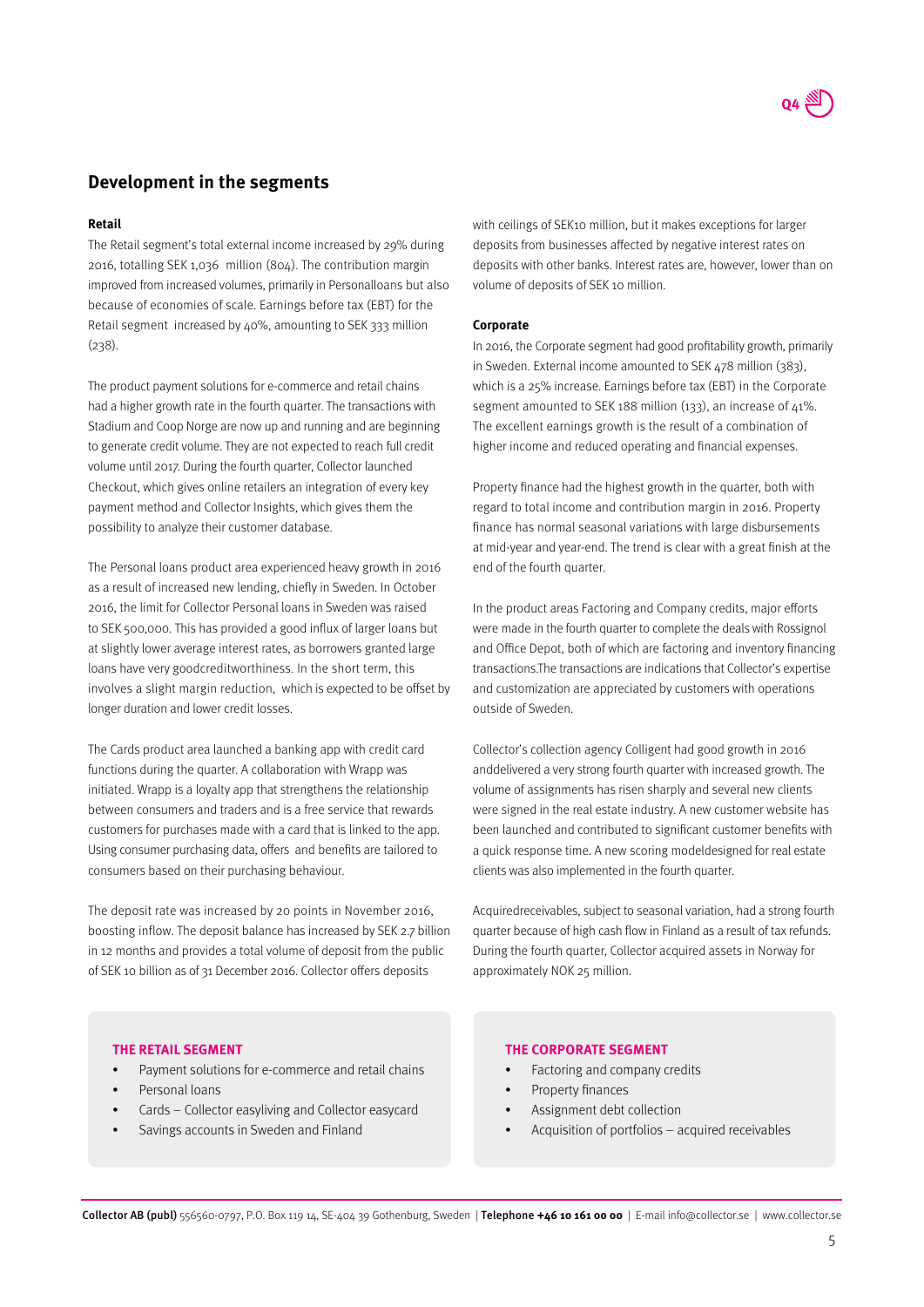### **Other**

#### **Material risks and uncertainty factors**

Through its operations, Collector is exposed to a number of different financial risks: market risk (foreign exchange rate risk, price risk, interest risk in fair value, interest risk in cash flow), credit risk and liquidity risk. The Group's overall risk management policy focuses on the unpredictability of the financial markets, and strives to minimize potentially unfavourable influences on the Group's financial results.

The Group utilises derivative instruments for some risk exposure. Risk management is taken care of by the Group's management according to policies established by the Board. The Board establishes written policies for overall risk management and for specific areas such as currency risk, interest rate risk, credit risk and the use of derivatives and similar financial instruments. The Group's risk structure and risk, liquidity and capital management are described in detail in the prospectus regarding rights issue "Invitation to subscribe for shares in Collector AB (publ)" on page 15–24, which is available at www.collector.se/globalassets/om-collector/investerare/ finansiell-info/emission-2016 or years Collector'sannual report. After that, there have been no significant changes except as reported in this interim report.

IFRS 9, which is the new standard for financial instruments, shall enter into force on 1 January 2018 and replaces IAS 39. IFRS 9 provides for the classification and measurement, impairment and general hedge accounting attributable to financial instruments. Collector has not yet finished analyzing what impact IFRS 9 will have its own operations, but the work continues. A risk of impact on the Collector's capital adequacy, risk management, scope on reserves and alternative performance measures.

#### **Financial group**

The Parent Company, Collector AB (publ), is part of a financial group of companies (consolidated situation) that includes the subsidiaries Collector Bank AB, Collector Ventures KB och Colligent Norge AS. All companies are fully consolidated. The entire financial group of companies is under the supervision of the Swedish Financial Supervisory Authority, and it is subject to the Swedish Financial Supervisory Authority's regulations regarding capital adequacy and large exposures. Colligent Inkasso AB is a wholly owned subsidiary of Collector AB (publ), but is not included in the financial group of companies.

#### **Employees**

The average number of full-time employees amounted to 329 (FTE) in the period January–December 2016. In the fourth quarter, the average number of full-time employees amounted to 349 (FTE). The number of full-time employees includes employees on fixed-term contracts, but not on parental leave or a leave of absence.

#### **The Parent Company**

The parent company is a holding company. Operating income in the first quarter of 2016 amounted to SEK 18 million (11) and pertains to intra-Group administrative services. Earnings before tax (EBT) amounted in the fourth quarter to SEK 15 million (48). Earnings after tax (EAT) in the fourth quarter amounted to SEK 11 million (38). The Parent Company's cash and cash equivalents on 31 December 2016 totalled SEK 5 million (17), and equity totalled SEK 1,233 million (711) as of 3 December 2016.

#### **OWNERSHIP STRUCTURE 31/12/2016**

| <b>Shareholders</b>                       | $\%$  |
|-------------------------------------------|-------|
| Fastighets AB Balder                      | 44.1% |
| StrategiQ Capital AB                      | 12.7% |
| Swedbank Robur fonder                     | 7.4%  |
| <b>Frnström Finans AB</b>                 | 5.4%  |
| Helichrysum Gruppen AB (Lena Apler)       | 3.8%  |
| Andra AP-fonden                           | 3.1%  |
| Handelsbanken fonder                      | 2.8%  |
| Muirfield Invest Aktiebolag               | 2.0%  |
| Skandinaviska Enskilda Banken S.A., W8IMY | 1.9%  |
| Vante AR                                  | 1.4%  |
| Other shareholders                        | 15.4% |
| Total                                     | 100%  |

#### **Collecter share**

Collectors share ("COLL") is listed on the Nasdaq Stockholm, Mid Cap list as of 10 June 2015 with the listing price SEK 55. Since 2 January 2017 Collector has been listed on the Nasdaq Stockholm, Large Cap. At the end of the period, the last price paid for the Collector share was SEK 103. Collector's market value on 31 December amounted to just over SEK 10 billion, and the number of shareholders was approximately 4,600.

#### **Share capital**

The share capital as of 31 December 2016 amounted to SEK 10,269,050, divided into 102,690,502 ordinary shares. The Company has one (1) class of shares. Every share entitles the owner to one vote at the General Meeting.

#### **Dividend**

According to the adopted dividend policy, Collector will focus on medium term growth, which means that dividends may be low or not occur at all in the medium term.

#### **Relationships with related parties**

Collector provides debt collection services to Balder. Collector also provides property finance to Oscar Properties. These transactions take place on market terms. Deposits are also made by related parties and in accordance with applicable market terms for Collector's deposit accounts. Balder was a deposits customer of Collector in the fourth quarter of 2016 as per market conditions.

#### **Significant events after the end of the period**

On 2 January (first day of trading) 2017 Collector AB (publ) became listed on the Nasdaq Stockholm, segment Large Cap. The change from the Mid Cap is a result of Nasdaq's annual survey of average market values in the Nordic market segments. The Large Cap segment includes companies with a market capitalization of more than EUR 1 billion.

Ventures invests in Nordkap, a cloud-based treasury solution. To date, Nordkap has primarily catered to real estate companies. Collector Bank will use the service and become the leader in adapting the solution for financial companies.

Collector Bank AB (publ) has established an MTN-program of SEK 5 billion for issuance purposes in the Nordic capital market and published prospectus.

Collector Bank AB (publ) contemplates the issuance of SEK bonds. A SEK denominated senior unsecured capital market transaction with a tenor of three years will follow, subject to market conditions and final decision by Collector Bank AB.

#### **2017 Annual General Meeting**

The Annual General Meeting will be held on Tuesday, April 25. 3:00 pm CET at Västsvenska Handelskammaren, Parkgatan 49, Gothenburg, Sweden. The notice of the Annual General Meeting will be published no earlier than six and no later than four weeks prior to The Annual General Meeting. The Annual Report 2016 will be available on www.collector.se from 3 April.

In accordance with the decision made at the Collector General Meeting 28 April 2016, the company's major owners appointed a Nomination Committee. Fabian Hielte, Ernström Finans AB, has been appointed as Chairman of the Nomination Committee. Shareholders who wish to submit proposals to the Nomination Committee should do so in writing, no later than 17 February 2017 to Malin Alevåg, by e-mail to malin. alevag@collectorbank.se (subject "Nomination Committee") or by mail to Collector AB, Att: The Nomination Committee, Box 119 14, 404 39 Gothenburg.

#### **Presentation for investors, analysts and media**

A live conference call will be held on 9 February 2017 at 10:30 a.m. (CET) where Founder and Chairman of the Board Lena Apler and CFO Pia-Lena Olofsson will present the report. The presentation will be held in Swedish and will be broadcast live at www.financialhearings.com. To participate in the telephone conference, please call +46856642 694 or +44 20 3008 9802. The switchboard opens at 10:25 a.m. (CET)

A recording of the telephone conference, including the presentation materials, will be made available on our website after the event, at www.collector.se

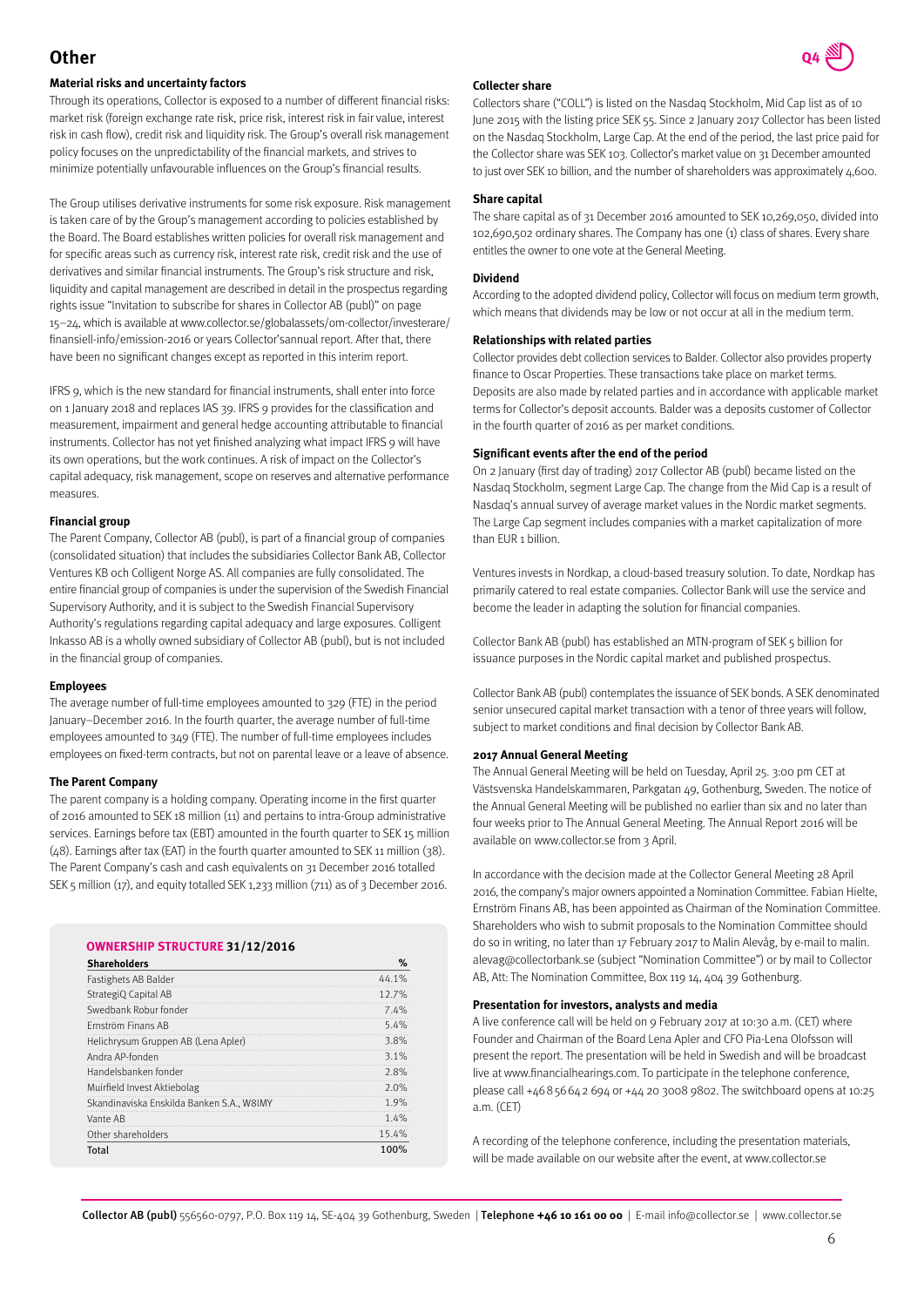

The Board of Directors and the CEO affirm that this interim report provides an accurate overview of the operations, financial position and performance of the Group and the Parent Company, and describes the significant risks and uncertainties faced by the Parent Company and the companies in the Group.

This interim report has not been reviewed by the company's auditors.

Gothenburg, 9 February 2017

#### **The Board of Directors,**

| Lena Apler, Chairman          | Azita Shariaty          | Vilhelm Schottenius           | Cecilia Lager                      |
|-------------------------------|-------------------------|-------------------------------|------------------------------------|
|                               |                         |                               |                                    |
| Erik Selin, Vice Chairman     | Christoffer Lundström   | Stefan Alexandersson, CEO     |                                    |
|                               |                         |                               |                                    |
|                               |                         |                               |                                    |
| <b>Future reporting dates</b> |                         |                               |                                    |
| 3 April 2017                  | 25 April 2017           | 20 July 2017                  | 26 October 2017                    |
| Annual Report 2016            | Interim January - March | Interim report January - June | Interim report January - September |

#### **Contact**

For further information, please contact:

**Founder and Chairman of the Board Lena Apler** | Phone: 46 705-25 65 80 | E-mail: lena.apler@collectorbank.se

**CFO & Head of IR Pia-Lena Olofsson** | Phone: 46 708-58 04 53 | E-mail: pia-lena.olofsson@collectorbank.se

**CCO & IR Åsa Hillsten** | Phone: 46 700-81 81 17 | E-mail: asa.hillsten@collectorbank.se

2017 Annual General Meeting

This information is such information that Collector AB is obliged to publish under the EU Market Abuse Regulation and the Securities Market Act. The information was issued for publication by the above contact persons on 9 Febrruari 2017 at 08.15 p.m. CET.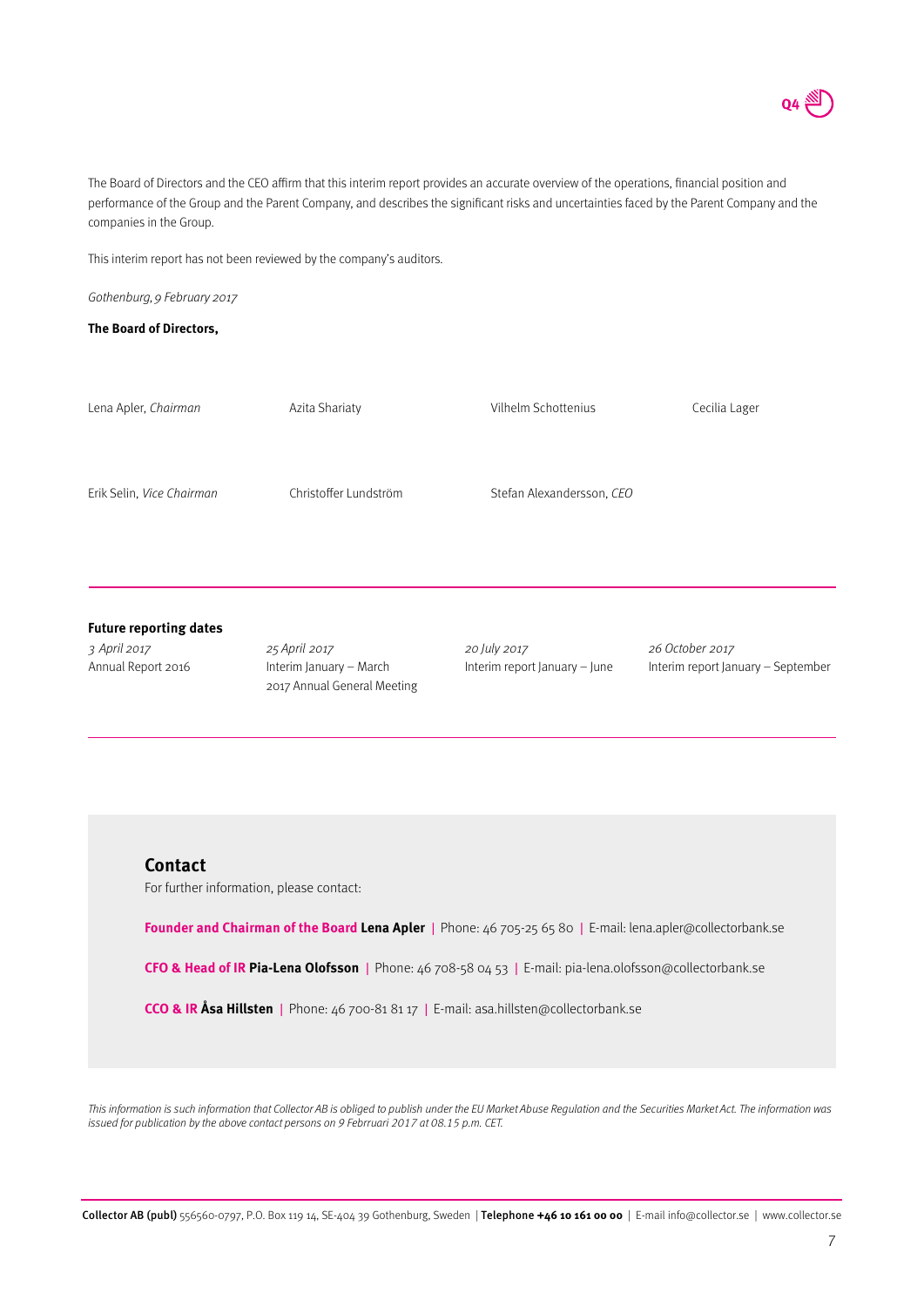### **INCOME STATEMENT**

# The Group

| Amounts in SEK million                                                                                                              | Note           | Q4 2016 | Q4 2015 | Full year 2016 | Full year<br>2015 |
|-------------------------------------------------------------------------------------------------------------------------------------|----------------|---------|---------|----------------|-------------------|
| Income                                                                                                                              | $\overline{2}$ | 431     | 330     | 1,513          | 1,187             |
|                                                                                                                                     |                | 431     | 330     | 1,513          | 1,187             |
| <b>Operating expenses</b>                                                                                                           |                |         |         |                |                   |
| Personnel costs                                                                                                                     |                | $-57$   | $-49$   | $-211$         | $-173$            |
| Depreciation of property, plant and equipment and amortization of intangible fixed<br>assets                                        |                | $-12$   | $-8$    | $-40$          | $-28$             |
| Other profit/loss - net                                                                                                             |                | $-0$    | $-1$    | $-0$           | $-1$              |
| Other expenses                                                                                                                      |                | $-186$  | $-134$  | $-663$         | $-536$            |
| <b>Operating expenses</b>                                                                                                           |                | $-255$  | $-192$  | $-914$         | $-738$            |
| <b>Operating earnings</b>                                                                                                           |                | 176     | 138     | 599            | 449               |
| Earnings from financial items                                                                                                       |                |         |         |                |                   |
| Earnings/loss from sales of subsidiaries                                                                                            |                |         |         | 0              |                   |
| Financial income                                                                                                                    |                | ∩       | $\cap$  | $\Omega$       | $\Omega$          |
| Financial expenses                                                                                                                  |                | $-21$   | $-18$   | $-78$          | $-78$             |
| Earnings after interest and tax                                                                                                     |                | 155     | 120     | 521            | 371               |
| Income tax                                                                                                                          |                | $-35$   | $-29$   | $-116$         | $-85$             |
| <b>Earnings for the year</b>                                                                                                        |                | 120     | 91      | 405            | 286               |
| Attributable to:                                                                                                                    |                |         |         |                |                   |
| The Parent Company's shareholders                                                                                                   |                | 120     | 91      | 405            | 286               |
| Holdings without controlling influence                                                                                              |                |         |         |                |                   |
|                                                                                                                                     |                | 120     | 91      | 405            | 286               |
| Earnings per share for earnings attributable to the Parent Company's<br>shareholders during the period (expressed in SEK per share) |                |         |         |                |                   |
| - Before dilution                                                                                                                   |                | 1.18    | 0.98    | 4.25           | 3.16              |
| - After dilution                                                                                                                    |                | 1.18    | 0.98    | 4.25           | 3.16              |

### **STATEMENT OF COMPREHENSIVE INCOME**

## The Group

|                                                           | Q4 2016 |    | Q4 2015  Full year 2016 | Full vear<br>2015 |
|-----------------------------------------------------------|---------|----|-------------------------|-------------------|
| Earnings for the year                                     | 120     |    |                         | 286               |
| Other comprehensive income                                |         |    |                         |                   |
| Items that later can be reversed in the income statement: |         |    |                         |                   |
| Exchange rate differences                                 |         |    |                         |                   |
| Total comprehensive income for the period                 |         |    |                         |                   |
| Attributable to:                                          |         |    |                         |                   |
| - The Parent Company's shareholders                       | 118     | 90 |                         | 282               |
| - Non-controlling interests                               |         |    |                         |                   |
|                                                           |         |    |                         |                   |



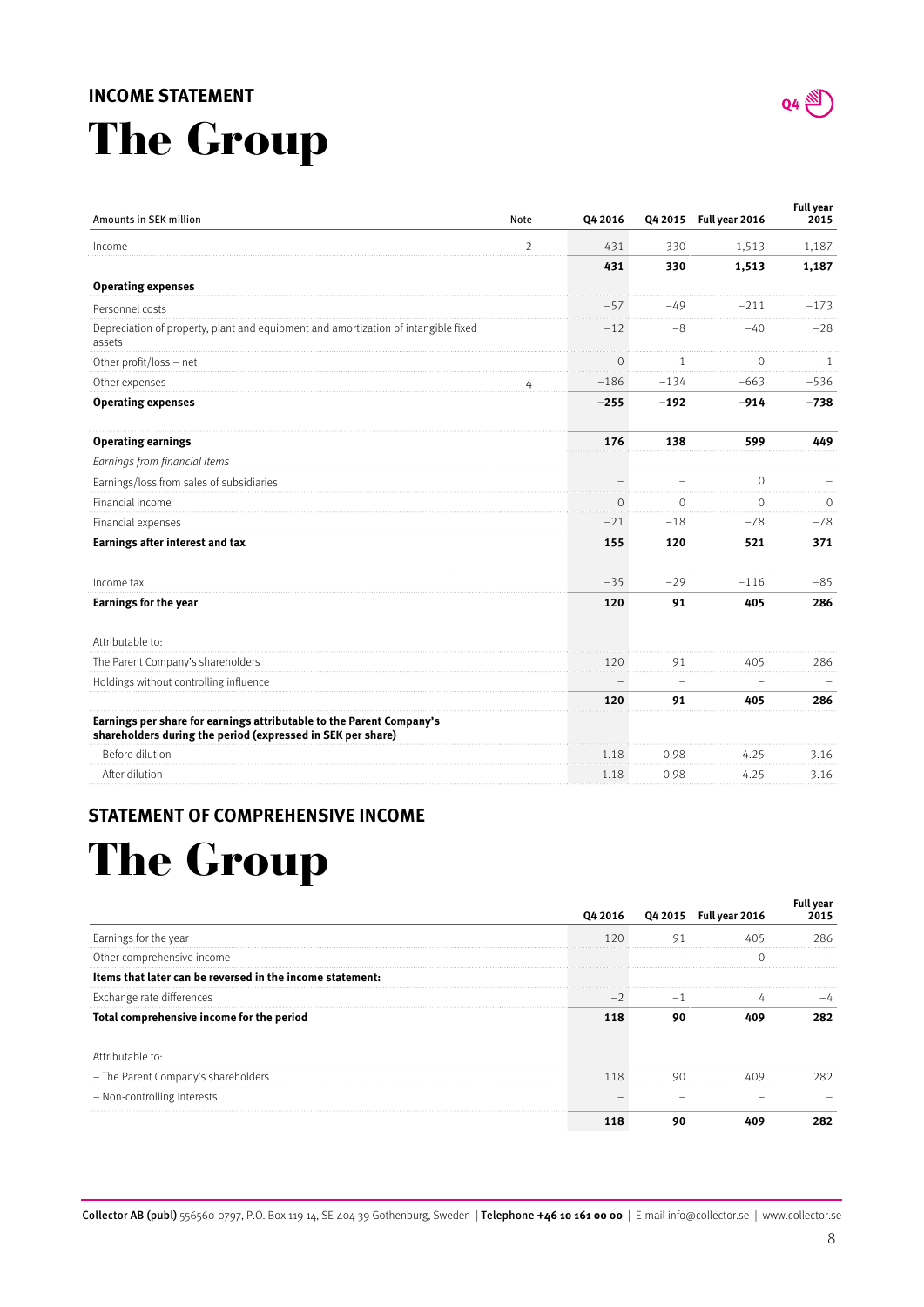### **BALANCE SHEET**

## The Group

| Amounts in SEK million                         | Full year 2016 | <b>Full year</b><br>2015 |
|------------------------------------------------|----------------|--------------------------|
| <b>ASSETS</b>                                  |                |                          |
| <b>Non-current assets</b>                      |                |                          |
| Property, plant and equipment                  |                |                          |
| Equipment                                      | 10             | 8                        |
|                                                | 10             | 8                        |
| Intangible fixed assets                        |                |                          |
| Capitalized expenses for development work      | 151            | 87                       |
| Goodwill                                       | 72             | 71                       |
|                                                | 223            | 158                      |
| Financial non-current assets                   |                |                          |
| Financial investments                          | 362            | 149                      |
| Deferred tax asset                             | $\mathbf{1}$   |                          |
| Lending and other receivables                  | 7,408          | 4,633                    |
|                                                | 7,771          | 4,782                    |
| <b>Total non-current assets</b>                | 8,004          | 4,948                    |
|                                                |                |                          |
| <b>Current assets</b>                          |                |                          |
| Lending and other receivables                  | 5,834          | 4,064                    |
| Derivative instruments                         | 33             | 45                       |
| Other receivables                              | 263            | 175                      |
| Cash and cash equivalents                      | 1,021          | 825                      |
| <b>Total current assets</b>                    | 7,151          | 5,109                    |
| <b>TOTAL ASSETS</b>                            | 15,155         | 10,057                   |
| <b>EQUITY AND LIABILITIES</b>                  |                |                          |
| Equity                                         |                |                          |
| Share capital (102,690,502 shares)             | 10             | 9                        |
| Reserves                                       | $-2$           | $-7$                     |
| Other contributed capital                      | 1,313          | 801                      |
| Retained earnings, incl. earnings for the year | 1,245          | 846                      |
| <b>Total equity</b>                            | 2,566          | 1,649                    |
| Non-current liabilities                        |                |                          |
| Borrowing                                      | 119            | 245                      |
| Deferred tax liabilities                       | 87             | 66                       |
|                                                | 206            | 311                      |
| Current liabilities                            |                |                          |
| Accounts payable                               | 32             | 34                       |
| Accrued expenses and deferred income           | 112            | 258                      |
| Current tax liabilities                        | 66             | 36                       |
| Other current liabilities                      | 141            | 159                      |
| Borrowing                                      | 11,226         | 7,610                    |
| Certificates issued                            | 806            |                          |
|                                                | 12,383         | 8,097                    |
| TOTAL EQUITY AND LIABILITIES                   | 15,155         | 10,057                   |

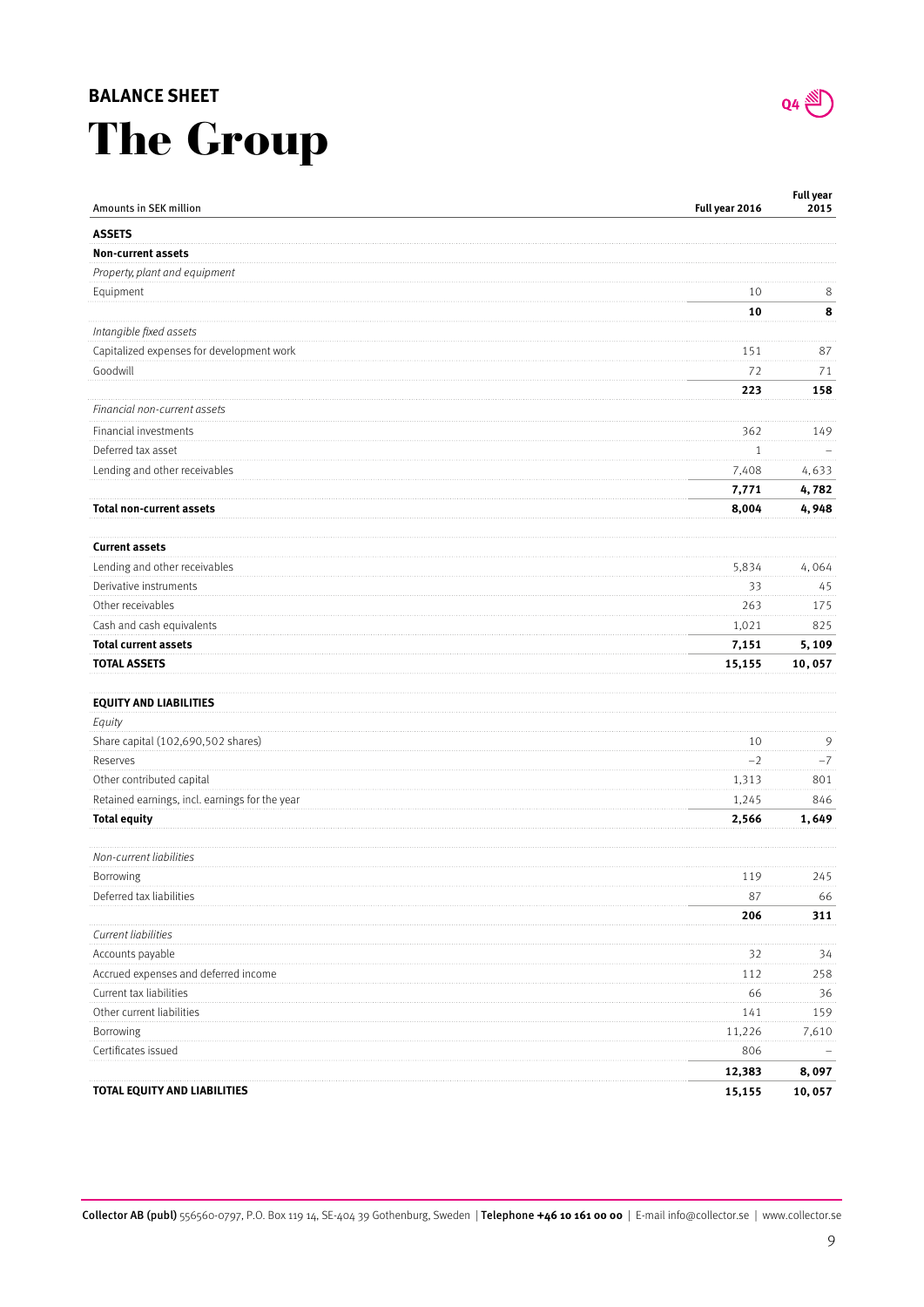

## The Group

|                                             | Attributable to the Parent Company's shareholders |                                 |          |                      |                |                                |                     |
|---------------------------------------------|---------------------------------------------------|---------------------------------|----------|----------------------|----------------|--------------------------------|---------------------|
| Amounts in SEK million                      | Share capital                                     | Other<br>contributed<br>capital | Reserves | Retained<br>earnings | Total          | Non-control-<br>ling interests | <b>Total equity</b> |
| Opening balance as of 1 January 2015        | 7                                                 | 401                             | -3       | 590                  | 995            |                                | 995                 |
| Comprehensive income                        |                                                   |                                 |          |                      |                |                                |                     |
| Earnings for the year                       |                                                   |                                 |          | 286                  | 286            |                                | 286                 |
| Other comprehensive income                  |                                                   |                                 |          |                      |                |                                |                     |
| Exchange rate differences                   |                                                   |                                 |          |                      | -4             |                                | -4                  |
| Other comprehensive income                  |                                                   |                                 |          |                      |                |                                |                     |
| <b>Total comprehensive income</b>           |                                                   |                                 | -4       | 286                  | 282            |                                | 282                 |
| Transactions with shareholders              |                                                   |                                 |          |                      |                |                                |                     |
| New issue of ordinary shares                | $\mathbf{0}$                                      | 400                             |          |                      | 400            |                                | 400                 |
| Bonus issue of ordinary shares              | $\overline{2}$                                    |                                 |          |                      | $\overline{O}$ |                                | $\Omega$            |
| Dividend on preference shares               |                                                   |                                 |          |                      | $-2$           |                                | $-2$                |
| Costs related to the new issue (net)        |                                                   |                                 |          | $-26$                | $-26$          |                                | $-26$               |
| <b>Total transactions with shareholders</b> | $\mathbf{2}$                                      | 400                             |          | $-30$                | 372            |                                | 372                 |
| Closing balance as at 31 december 2015      | 9                                                 | 801                             | $-7$     | 846                  | 1,649          |                                | 1,649               |
| Opening balance as at 1 January 2016        | 9                                                 | 801                             | $-7$     | 846                  | 1,649          |                                | 1,649               |
| Comprehensive income                        |                                                   |                                 |          |                      |                |                                |                     |
| Earnings for the year                       |                                                   |                                 |          | 405                  | 405            |                                | 405                 |
| Other comprehensive income                  |                                                   |                                 |          |                      |                |                                |                     |
| Exchange rate differences                   |                                                   |                                 |          |                      | 5              |                                | 5                   |
| Other comprehensive income                  |                                                   |                                 |          |                      |                |                                |                     |
| <b>Total comprehensive income</b>           |                                                   |                                 | 5        | 405                  | 410            |                                | 410                 |
| Transactions with shareholders              |                                                   |                                 |          |                      |                |                                |                     |
| New issue of ordinary shares                | $\mathbf{1}$                                      | 512                             |          |                      | 513            |                                | 513                 |
| Bonus issue of ordinary shares              |                                                   |                                 |          |                      |                |                                |                     |
| Costs related to the new issue (net)        |                                                   |                                 |          | $-6$                 | $-6$           |                                | $-6$                |
| <b>Total transactions with shareholders</b> | 1                                                 | 512                             |          | -6                   | 507            |                                | 507                 |
| Closing balance as at 31 december 2016      | 10                                                | 1,313                           | $-2$     | 1,245                | 2,566          |                                | 2,566               |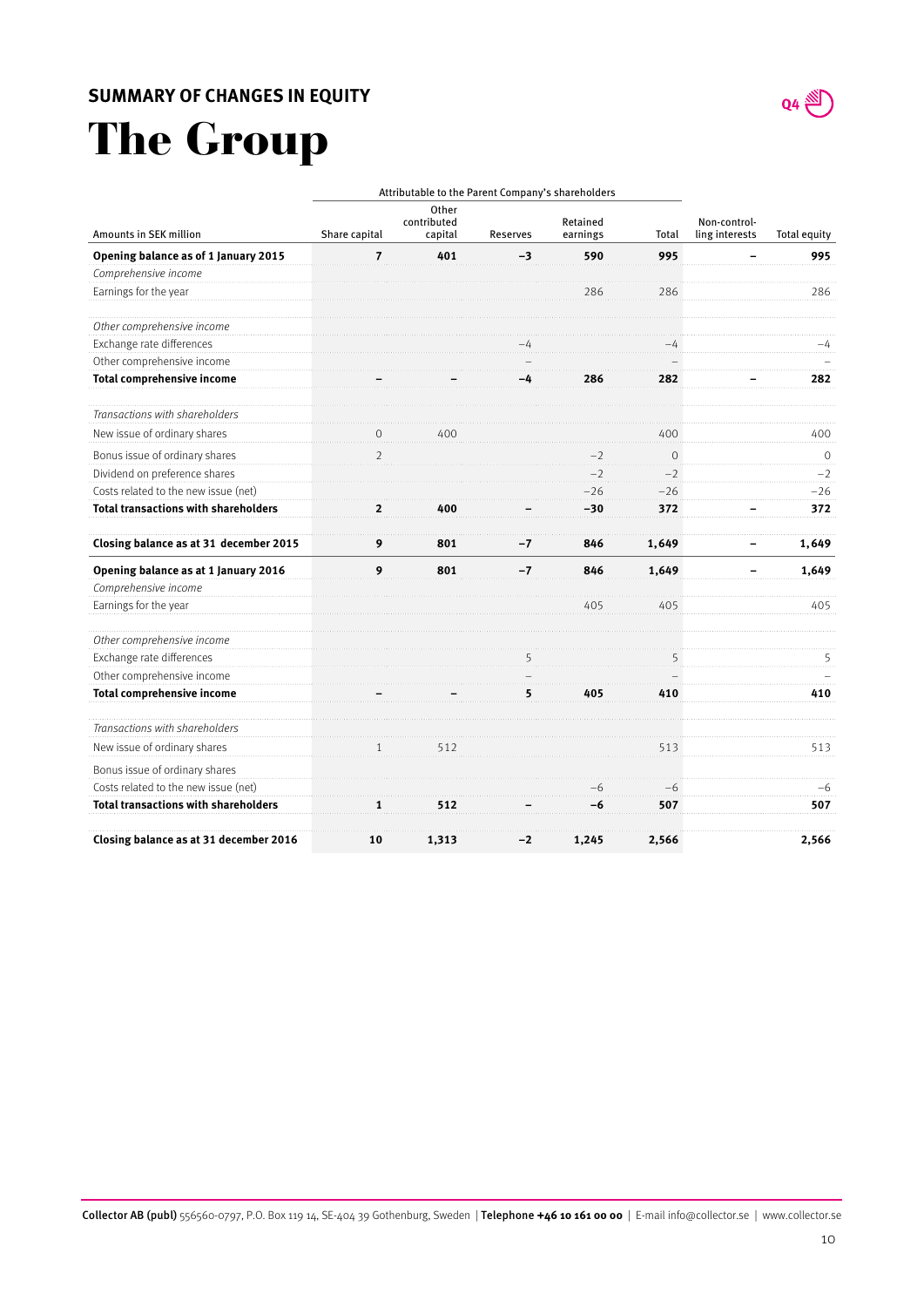### **CASH FLOW STATEMENT**

# The Group



| Amounts in SEK million                                                   | Q4 2016  |          | Q4 2015 Full year 2016 Full year 2015 |          |
|--------------------------------------------------------------------------|----------|----------|---------------------------------------|----------|
| <b>Operating activities</b>                                              |          |          |                                       |          |
| Earnings after interest and tax                                          | 155      | 120      | 521                                   | 371      |
| Adjustments for items not included in the cash flow, etc.                | $-42$    | 40       | $-136$                                | 133      |
|                                                                          | 113      | 160      | 385                                   | 504      |
| Taxes paid                                                               | $-8$     | $-4$     | $-64$                                 | $-36$    |
| Cash flow from operating activities<br>before changes in working capital | 105      | 156      | 321                                   | 468      |
| Cash flow from changes in working capital                                | $-1,969$ | $-1,257$ | $-4.611$                              | $-3,085$ |
| Cash flow from operating activities                                      | $-1864$  | $-1.101$ | $-4.290$                              | $-2,616$ |
| Cash flow from investing activities                                      | $-110$   | 12       | -318                                  | $-205$   |
| <b>Cash flow from financing activities</b>                               | 2.055    | 1,195    | 4.802                                 | 3.009    |
| Cash flow for the period                                                 | 81       | 106      | 194                                   | 190      |
| Cash and cash equivalents at the start of the year                       | 948      | 722      | 825                                   | 637      |
| Exchange rate differences in cash and cash equivalents                   | -8       | -3       | $\mathbf{z}$                          | $-2$     |
| Cash and cash equivalents at the end of the year                         | 1,021    | 825      | 1,021                                 | 825      |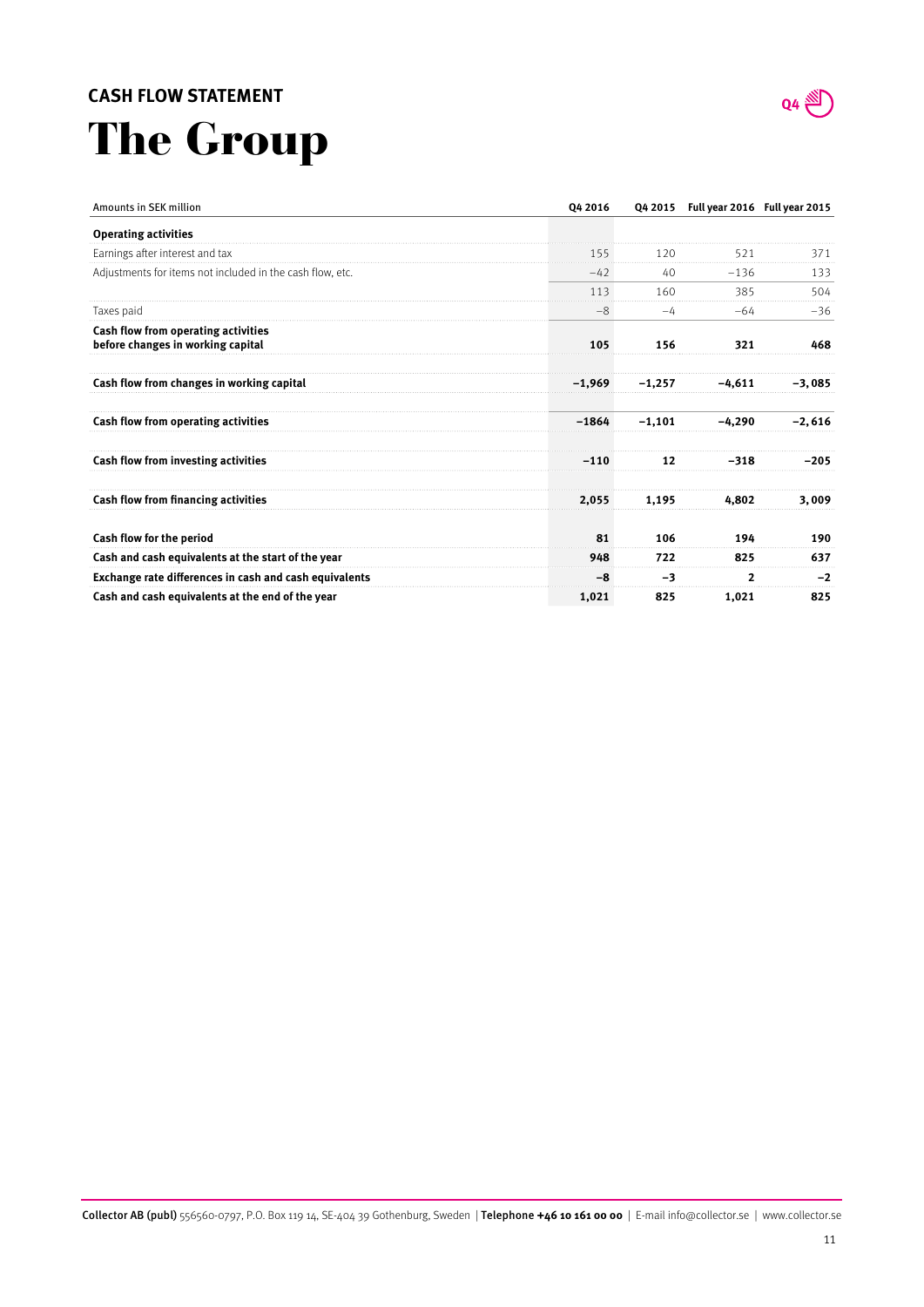

## Notes on accounting principles and notes to the financial statements

## **General accounting principles**

The interim report is prepared in accordance with IFRS/IAS 34 with regard to the Swedish Financial Supervisory Authority's regulations and general guidelines on annual reports in Credit Institutions and Securities Companies (FFFS 2008:25 Chapter 7 Sections 2-3§ and Chapter 8), the law governing credit institutions and securities companies (Chapter 7, Sections 7–8§ ÅRKL) and the Swedish Financial Reporting Board's recommendation RFR 1 Supplementary Accounting Rules for Groups have been taken into consideration.

No new or revised IFRS or interpretations by IFRIC have had any effect on the Group's financial position, earnings or disclosures. The accounting principles and bases for assessments in the interim report are consistent with those applied in the 2015 Annual Report.

For the Parent Company, the Swedish Annual Accounts Act (ÅRL) and the Swedish Financial Reporting Board's recommendation RFR 2 Accounting for Legal Entities have been applied.

### **Income Statement according to the Swedish Annual Accounts Act for Credit Institutions (ÅRKL)**

#### Note 1

| Amounts in SEK million                                                                                                   | 04 2016 |        | Q4 2015 Full year 2016 | <b>Full year</b><br>2015 |
|--------------------------------------------------------------------------------------------------------------------------|---------|--------|------------------------|--------------------------|
| <b>Operating income</b>                                                                                                  |         |        |                        |                          |
| Income from interest                                                                                                     | 373     | 277    | 1.297                  | 979                      |
| Interest expenses                                                                                                        | $-21$   | $-18$  | $-78$                  | $-78$                    |
| Commission income                                                                                                        | 5<br>.  | 5      | 16                     | 19                       |
| Commission expenses                                                                                                      | $-42$   | $-27$  | $-142$                 | $-103$                   |
| Other operating income                                                                                                   | 53      | 48     | 200                    | 189                      |
| <b>Total operating income</b>                                                                                            | 368     | 285    | 1,293                  | 1,006                    |
| <b>Operating expenses</b>                                                                                                |         |        |                        |                          |
| General administration costs                                                                                             | $-89$   | -77    | $-325$                 | $-272$                   |
| Depreciation of property, plant and equipment and amortization of intangible fixed assets                                | $-12$   | $-8$   | $-40$                  | $-28$                    |
| Other operating costs                                                                                                    | $-79$   | $-58$  | $-287$                 | $-243$                   |
| <b>Total expenses before credit losses</b>                                                                               | $-180$  | $-143$ | $-652$                 | $-543$                   |
| <b>Earnings before credit losses</b>                                                                                     | 188     | 142    | 641                    | 463                      |
| Credit losses, net                                                                                                       | $-33$   | $-22$  | $-120$                 | $-92$                    |
| Operating profit according to the Swedish Annual Accounts Act for Credit Institutions<br>and Securities Companies (ÅRKL) | 155     | 120    | 521                    | 371                      |
| Tax on earnings for the year                                                                                             | $-35$   | $-29$  | $-116$                 | $-85$                    |
| <b>Earnings for the year</b>                                                                                             | 120     | 91     | 405                    | 286                      |
| C/I ratio                                                                                                                | 0.49    | 0.50   | 0.50                   | 0.54                     |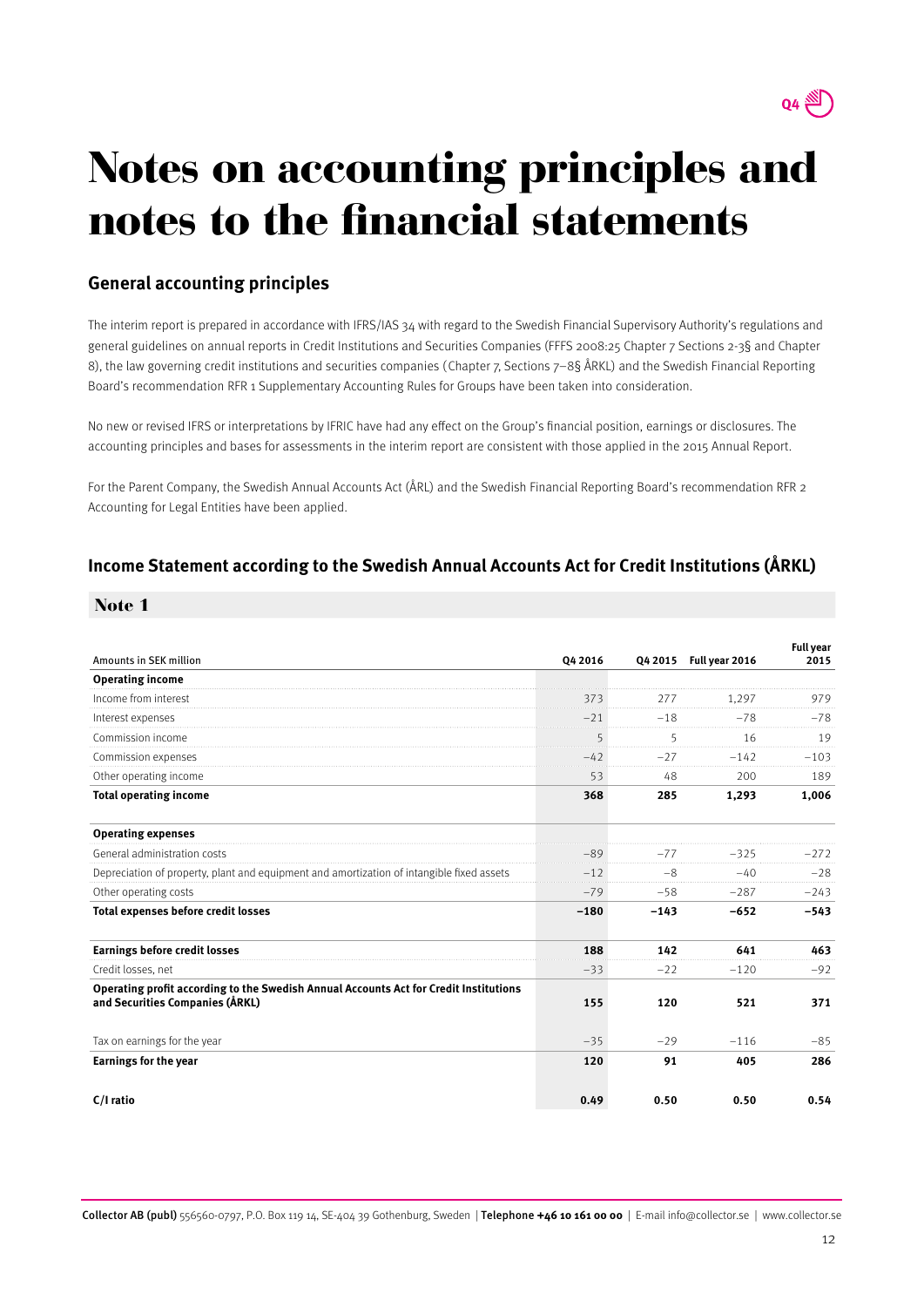

## **Income per significant type of income**

## Note 2

| nts in SFK million   | 04 2015 | Full year 2016 | Ful |
|----------------------|---------|----------------|-----|
|                      |         |                |     |
| Credit management    |         |                |     |
| Commission income    |         |                |     |
| Income trom interest |         |                |     |
| `)ther income        |         |                |     |
|                      |         |                |     |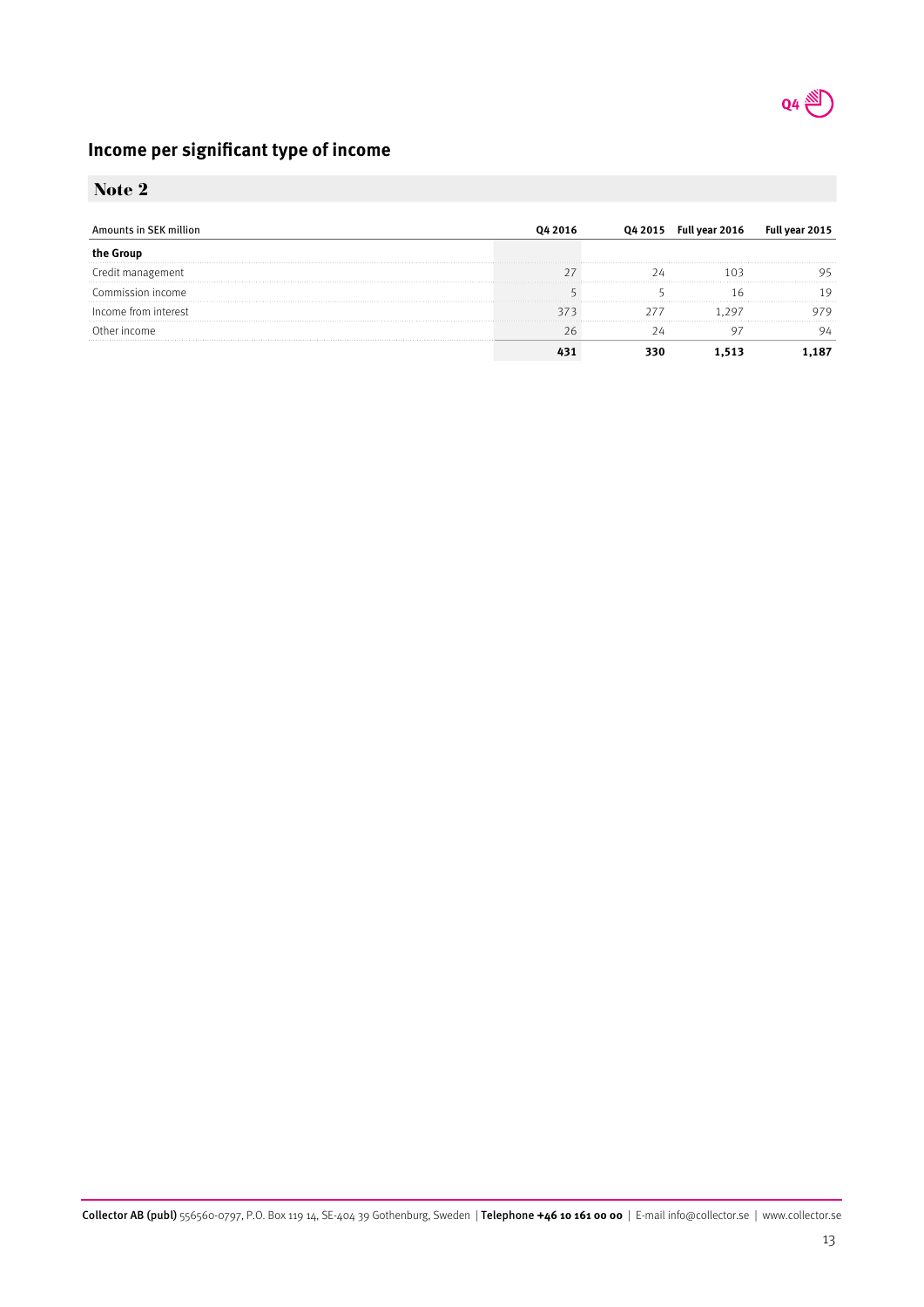

## **Segment reporting**

|                                       |        |           |                     | <b>The Collector</b>          |
|---------------------------------------|--------|-----------|---------------------|-------------------------------|
| Amounts in SEK million (Q4 2016)      | Retail | Corporate | <b>Eliminations</b> | Group                         |
| Income, external customers            | 290    | 141       |                     | 431                           |
| Income, internal                      | 22     | 11        | $-33$               | 0                             |
| <b>Total income</b>                   | 312    | 152       | $-33$               | 431                           |
| <b>Earnings before tax</b>            | 94     | 61        |                     | 155                           |
| Lending and other accounts receivable | 8,244  | 4,998     |                     | 13,242                        |
| Amounts in SEK million (Q4 2015)      | Retail | Corporate | <b>Eliminations</b> | <b>The Collector</b><br>Group |
| Income, external customers            | 218    | 112       |                     | 330                           |
| Income, internal                      | 14     | 9         | $-23$               | $\mathbf 0$                   |
| <b>Total income</b>                   | 232    | 121       | $-23$               | 330                           |
| <b>Earnings before tax</b>            | 74     | 47        |                     | 120                           |
| Lending and other accounts receivable | 5,420  | 3,277     |                     | 8.697                         |

| Amounts in SEK million (full year 2016) |     |    |        | iroun |
|-----------------------------------------|-----|----|--------|-------|
| Income, external customers              | 036 |    |        |       |
| Income, internal                        |     | 36 | $-116$ |       |
|                                         |     |    |        |       |
|                                         |     |    |        |       |
| Lending and other accounts receivable   | 244 |    |        |       |

| Amounts in SEK million (full year 2015) | Retail | porate | iroup |
|-----------------------------------------|--------|--------|-------|
| Income, external customers              | 804    |        | 187   |
| Income, internal                        |        |        |       |
| al income                               |        |        | -187  |
| <b>Larnings before tax</b>              |        |        |       |
| Lending and other accounts receivable   |        |        |       |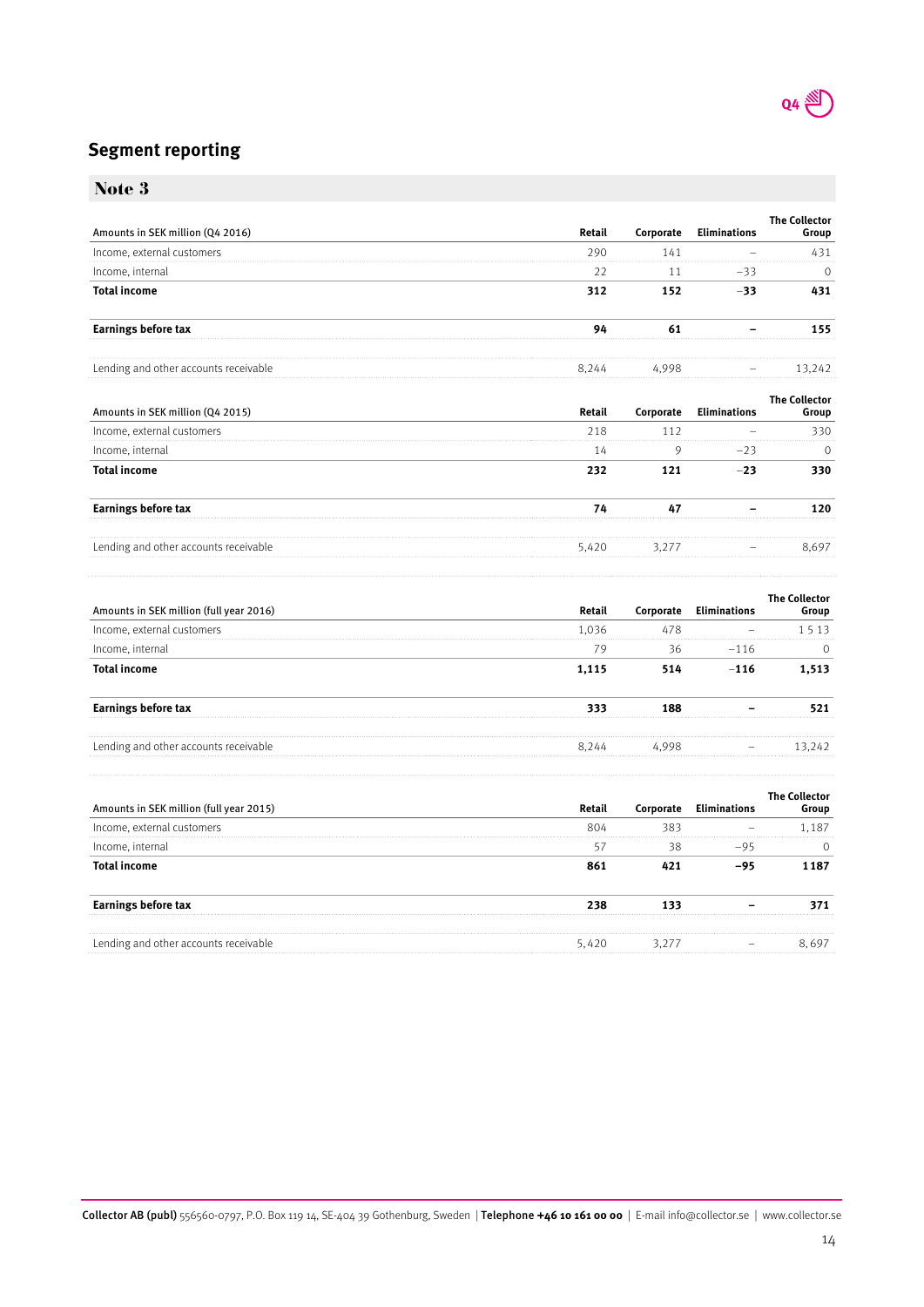

## **Other costs**

## Note 4

| Amounts in SEK million  |    | Q4 2015 Full year 2016 | <b>Full</b> |
|-------------------------|----|------------------------|-------------|
|                         |    |                        |             |
| Commission expenses     |    |                        |             |
| Credit management costs |    |                        | h.          |
| Credit losses. net      |    |                        |             |
|                         |    |                        |             |
| Administration o        | א׳ |                        |             |
| Other operating (       |    |                        |             |
|                         |    |                        |             |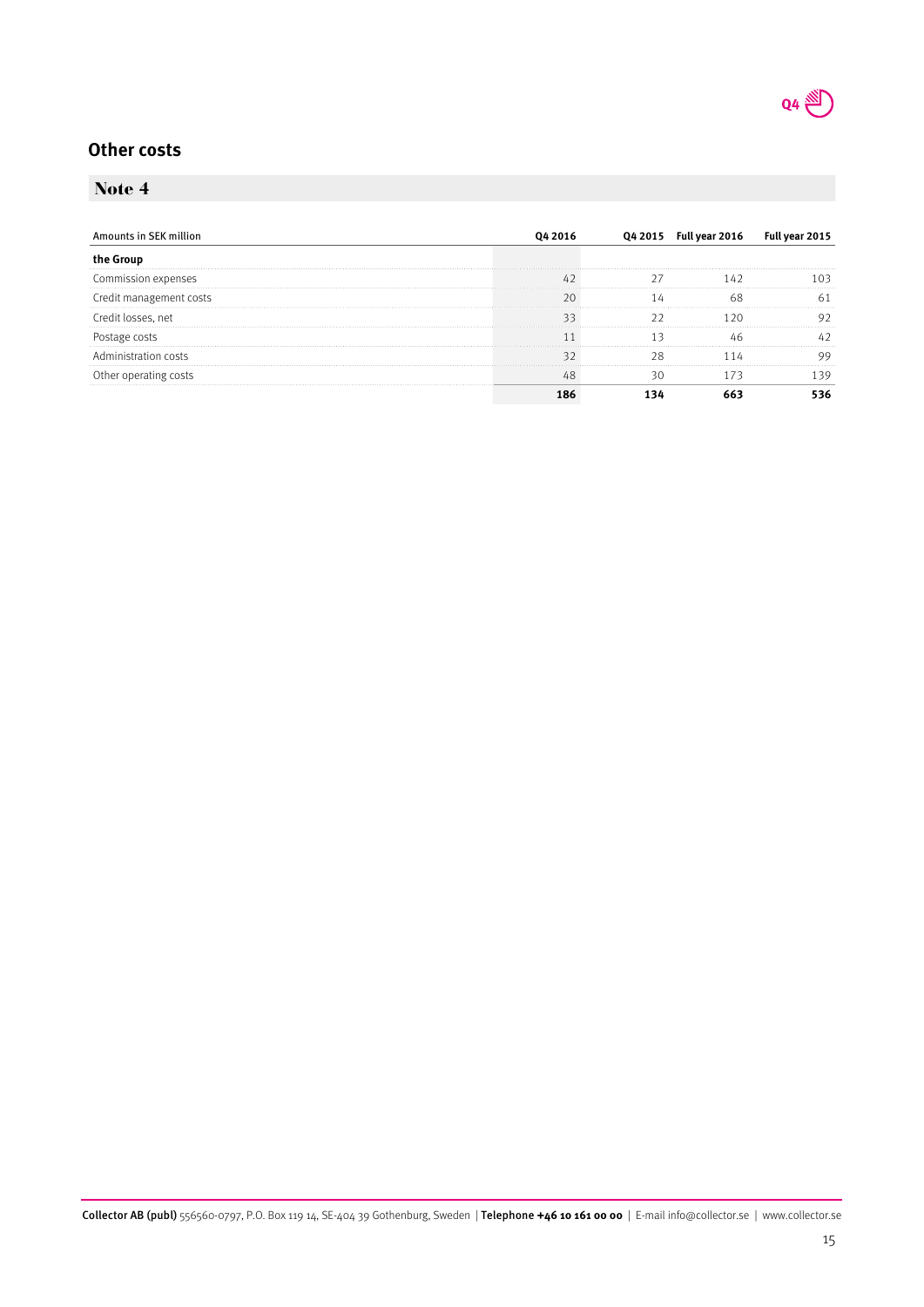

## **Capital adequacy**

### Note 5

|                                          | Corporate group          |                          |  |
|------------------------------------------|--------------------------|--------------------------|--|
| Capital base                             | <b>Full year</b><br>2016 | <b>Full year</b><br>2015 |  |
| Equity                                   | 2,565                    | 1,650                    |  |
| Deduction of unaudited profit            |                          |                          |  |
| Deduction intangible assets              | $-175$                   | $-109$                   |  |
| Tier 1 capital                           | 2,390                    | 1,541                    |  |
| Tier 2 capital                           |                          |                          |  |
| Deduction from Tier 1 and Tier 2 capital |                          |                          |  |
|                                          |                          |                          |  |
| Expanded capital base                    |                          |                          |  |
| <b>Capital base</b>                      | 2,390                    | 1,541                    |  |

|                                  | <b>Corporate Group</b>   |                          |  |
|----------------------------------|--------------------------|--------------------------|--|
| Capital requirement              | <b>Full year</b><br>2016 | <b>Full year</b><br>2015 |  |
| Credit risk                      | 940                      | 616                      |  |
| Market risk                      | 6                        | 3                        |  |
| CVA risk                         | 1                        | 1                        |  |
| Operational risk                 | 140                      | 108                      |  |
| <b>Total capital requirement</b> | 1,087                    | 728                      |  |
| Summary of capital               |                          |                          |  |
| <b>Capital surplus</b>           | 1,303                    | 813                      |  |
| Capital adequacy ratio           | 2.20                     | 2.12                     |  |
| Total capital ratio              | 16.9%<br>17.6%           |                          |  |

| Capital ratios and buffers                                                                                                                                                                        |       | Full vear |
|---------------------------------------------------------------------------------------------------------------------------------------------------------------------------------------------------|-------|-----------|
| Common Equity Tier 1 capital                                                                                                                                                                      | 13.8% | 16.9%     |
| Tier 1 capital                                                                                                                                                                                    | 17.6% |           |
| Total capita                                                                                                                                                                                      | 17.6% | 16 9%     |
| Institution-specific buffer requirements (Common Equity Tier 1 capital requirement according to Article 92(1)(a) and buffer<br>requirements) as a percentage of the risk-weighted exposure amount | 8.2%  | 78%       |
| Of which: minimum capital requirement                                                                                                                                                             | 45%   |           |
| Of which: the capital conservation buffer requirement                                                                                                                                             | 25%   | ) 5%      |
| Of which: the countercyclical capital buffer requirement                                                                                                                                          | 2%    |           |
| imon Equity Tier 1 capital available for use as buffer, as a percentage of the risk-weighted buffer amount                                                                                        |       | $4\%$     |

|                                                   |          | Full year 2016            |           | Full year 2015 |            |          |
|---------------------------------------------------|----------|---------------------------|-----------|----------------|------------|----------|
| <b>Exposures Corporate Group</b><br>(Credit risk) | Exposure | Risk-weigh-<br>ted amount | ment (8%) | Exposure       | ted amount | ment (8% |
| Municipalities and other<br>associations          | 335      |                           |           | 165            |            |          |
| Institution exposure                              | 1.070    | 214                       |           | 836            | 167        |          |
| Lorborate exbosure                                | 4.207    | 4.207                     | 336       | 2.530          | 2.530      | 202      |
| Household exposure                                | 7.352    | 5.514                     | 44        | 4.732          | 3.549      | 284      |
| Unregulated items                                 | l.259    | 1 259                     |           | 970            | 970        | 78       |
| Other items                                       | 558      | 558                       | 45        | 481            |            | 39       |
|                                                   | 14,781   |                           |           | 9.714          | 7.697      | 616      |

The Parent Company, Collector AB (publ), is part of a financial group of companies (consolidated situation) that includes the subsidiaries Collector Bank AB, Colligent Norge AS and Collector Ventures 1KB.

Collector applies the standardized approach in the calculation of credit risk. For operational risk, the basic indicator approach is used.

Collector has received permission from the Swedish Financial Supervisory Authority to include profit for the year in the capital base. A review has been performed of the profit for the year. This year's profit has therefore been taken into consideration in the capital base.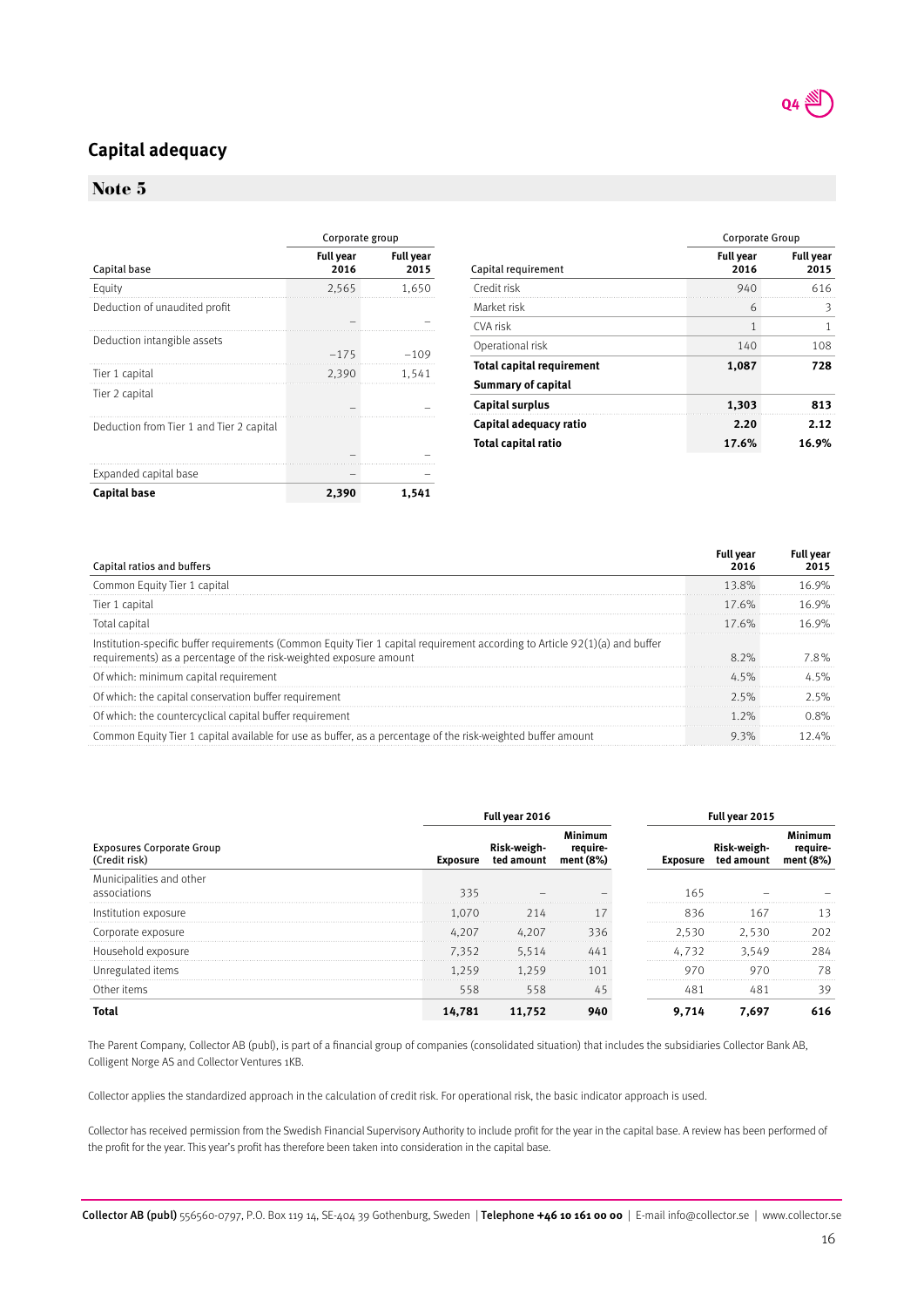## **Calculation of fair value**



#### Note 6

The table below shows financial instruments measured at fair value, based on how the classification in the fair value hierarchy was made. The levels are defined as follows:

- Quoted prices (unadjusted) in active markets for identical assets or liabilities (Level 1)
- Inputs other than quoted prices included in Level 1 that are observable for the asset or liability, either directly (for example, as prices) or indirectly (for example, derived from prices) (Level 2).
- Inputs for the asset or liability that are not based on observable market data (i.e. unobservable data) (Level 3)

The following table shows the Group's financial assets and liabilities measured at fair value as of 31 December 2016.

| cial assets measured at fair value via the income statement<br>Fina |     |  |
|---------------------------------------------------------------------|-----|--|
| Derivative instruments                                              |     |  |
| Financial investments                                               | 317 |  |
|                                                                     |     |  |
|                                                                     |     |  |
| ncial liabilities measured at fair value via the income statement   |     |  |
| Derivative instruments held for trading (currency derivatives)      |     |  |
|                                                                     |     |  |

The following table shows the Group's financial assets and liabilities measured at fair value as of 31 December 2015.

| ial assets measured at fair value via the income statement<br>Fina    |  |  |
|-----------------------------------------------------------------------|--|--|
| Derivative instruments                                                |  |  |
| Financial investments                                                 |  |  |
| lotal assets                                                          |  |  |
|                                                                       |  |  |
| Financial liabilities measured at fair value via the income statement |  |  |
| Derivative instruments held for trading (currency derivatives)        |  |  |
|                                                                       |  |  |

For other financial assets and liabilities, the carrying amount corresponds to the estimated fair value in all material respects.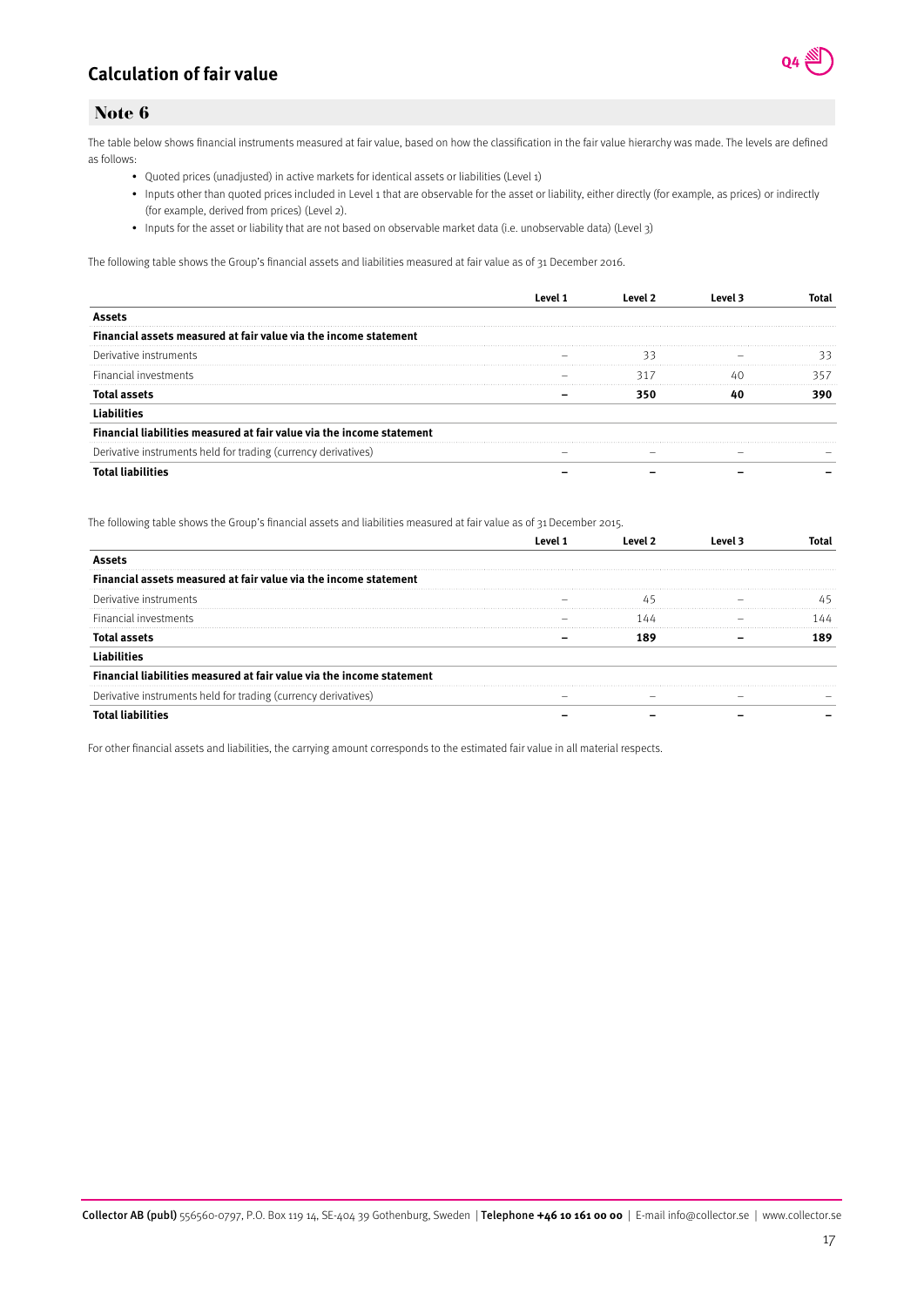## The Parent Company **INCOME STATEMENT**



## **Income Statement, Parent Company**

| Amounts in SEK million                                                                    | Q4 2016 |         | Q4 2015 Full year 2016 | Full year<br>2015 |
|-------------------------------------------------------------------------------------------|---------|---------|------------------------|-------------------|
| Operating income                                                                          | 18      | 11      | 65                     | 53                |
| <b>Operating expenses</b>                                                                 |         |         |                        |                   |
| Other external costs                                                                      | $-18$   | $-10$   | $-63$                  | $-49$             |
| Depreciation of property, plant and equipment and amortization of intangible fixed assets | $-3$    | $-3$    | $-13$                  | $-12$             |
| <b>Operating earnings</b>                                                                 | $-3$    | $-2$    | $-11$                  | $-8$              |
| <b>Earnings from financial items</b>                                                      |         |         |                        |                   |
| Earnings from holdings in Group companies                                                 |         |         |                        |                   |
| Interest income and similar items                                                         |         |         |                        |                   |
| Interest expenses and similar items                                                       | $\circ$ | $\circ$ | $\circ$                |                   |
| Earnings after interest and tax                                                           |         | $-2$    | $-11$                  | -8                |
| <b>Appropriations</b>                                                                     |         |         |                        |                   |
| Appropriations, other                                                                     | 18      | 50      | 18                     | 50                |
| Earnings before tax                                                                       | 15      | 48      | 7                      | 42                |
| Income tax                                                                                | -4      | $-10$   | $-2$                   | $-10$             |
| Earnings for the year                                                                     | 11      | 38      | 5                      | 32                |